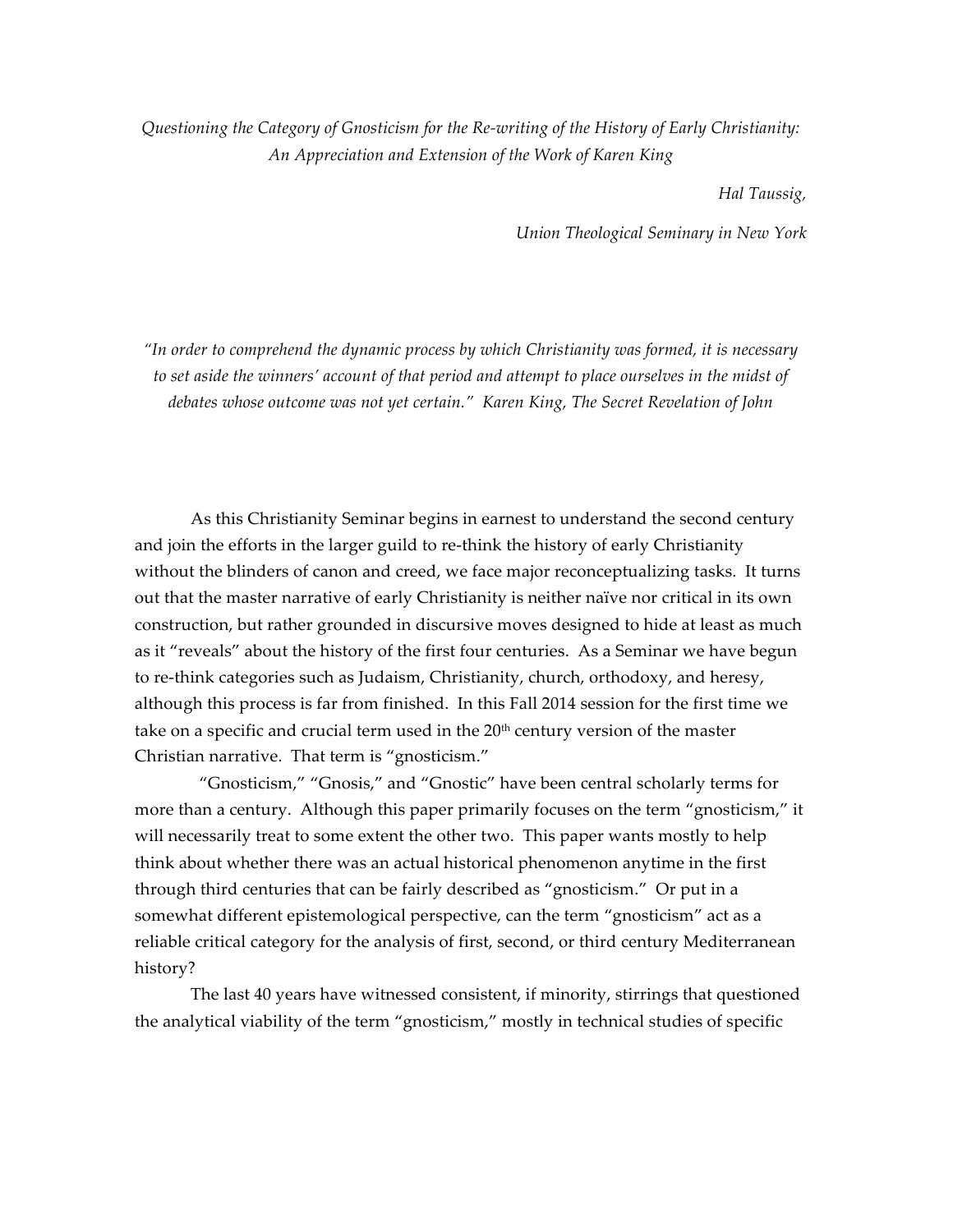and mostly recently discovered texts.<sup>1</sup> But in the last 20 years, several scholars have brought together many of these stirrings into direct challenges to this term's usefulness. And, as a result of both the gradual trends in specific textual analysis and the larger straightforward challenges, for the first time we now see a broad range of suspicion building that "gnosticism" may not serve most analysis and reimagining of the early Jesus/Christ(ian) movements well enough.

In this paper I concentrate on the work of the most thorough, careful, and reframing scholar in these matters, Karen King. Since we will have a paper later in the day on King's *The Secret Revelation of John*, <sup>2</sup> I primarily concentrate on her *What Is Gnosticism?* and a relatively brief return to her most recent book, *The Secret Revelation of John* for the purposes of showing how both these latest books from her on this topic form a tightly woven pair of considerations. To limit the discussion to these works is simply strategic, since the unfolding of her steady scholarship on these matters in print since at least 1988 is worthy of much more attention but beyond the scope of this discussion.3 Her work, both recently and in much of her more-than-two-decades of scholarship on gnosticism, has had important relationship to the work of two of our Seminar presenters as well, although I leave here discussion of that work to our collegium in our Fall Meeting.<sup>4</sup>

Finally, while, as becomes obvious, I find King's work on the category of gnosticism a quantum scholarly leap forward, whose importance is almost impossible to appreciate enough; I also have a few disagreements with the work. These disagreements are mostly around places where I think that her arguments need to be extended. I discuss these disagreements in my conclusion, where I attempt to draw consequences for the work of the Christianity Seminar.

<sup>1</sup> Several examples of this process include: 1)Minna Heimola's 2011 book *Christian Identity in the Gospel of Phillip* is one of many recent studies of that gospel, which distance themselves from the early consensus that it was very "gnostic." 2)The re-readings of the Gospel of Thomas in the past 25 years, especially in historical Jesus studies, quickly and then thoroughly led to studies of GThomas that had nothing to do with gnosticism. 2) First feminist, then spiritualist readings of the Gospel of Mary took it away from its early nomination as yet another gnostic gospel.

<sup>2</sup> Cf. Maia Kotrosits, "But What Do We Call It: Crises of Categories and the Secret Revelation of John"

<sup>&</sup>lt;sup>3</sup> I am relatively certain that I have read at least 95% of Professor King's published scholarship on the category of "gnosticism."

<sup>4</sup> In relationship to my overview of King's work on this subject, Michael Williams' 1999 work, *Re-Thinking Gnosticism: An Argument for Dismantling a Dubious Category* relates significantly to the important work he and King did during the 1990s. David Brakke's 2012 work, *The Gnostics: Myth, Ritual, and Diversity in Early Christianity,* takes King's latest two books perhaps the most seriously in print of any recent scholar, but parses them somewhat differently than I do. Brakke's book was also extensively treated in a book review by King.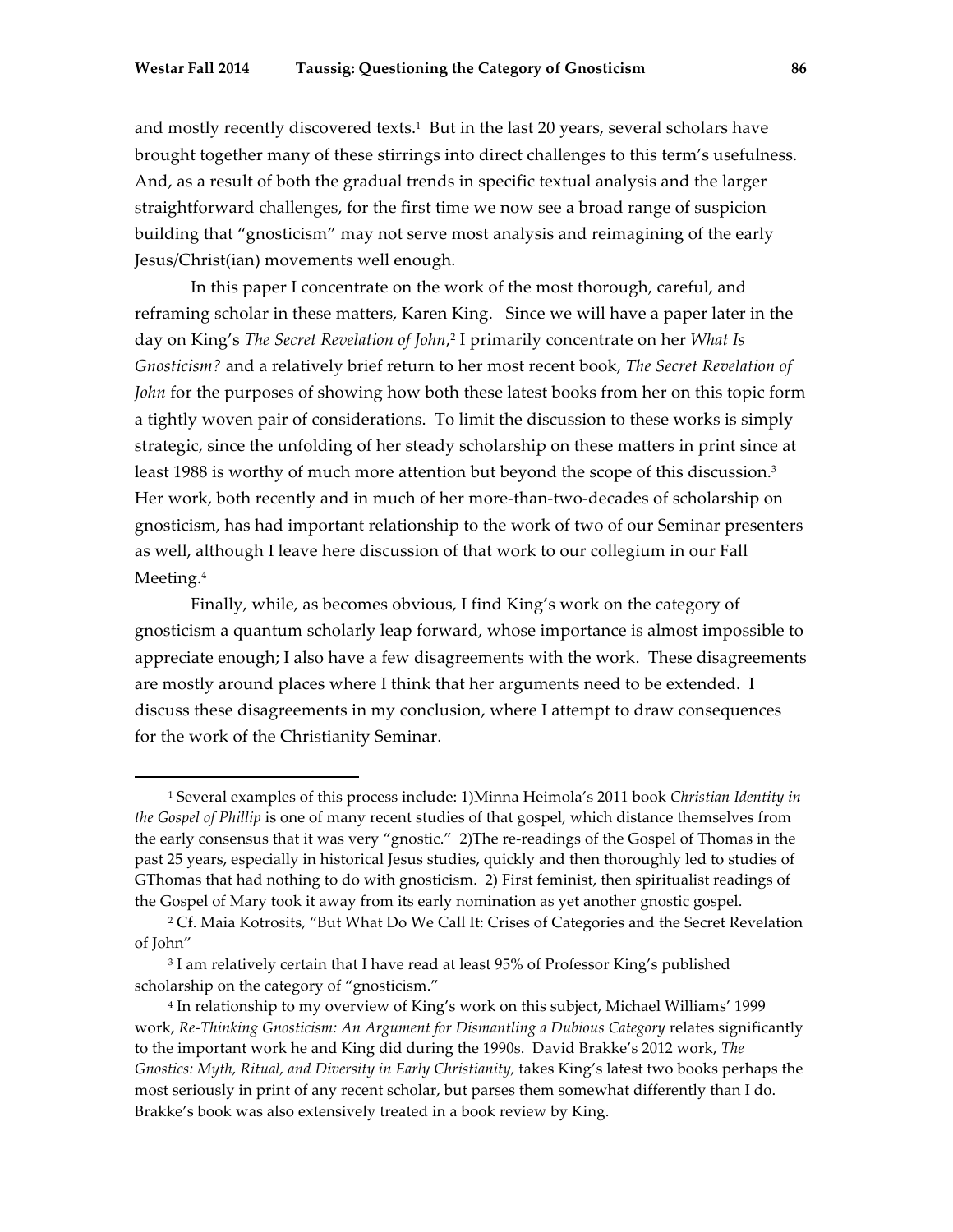## *A Summary of Karen King's What Is Gnosticism?*

I am not used to writing book reports at this stage of my own work, but am happy for this paper to be considered in that genre of book reports. I claim this genre for this effort for three reasons:

1—the larger guild(s) of New Testament and early Christian studies has/have not caught up with this work, so I provide this as a gentle reminder;

2—the coherence and focus of *What Is Gnosticism?* is the first book of an elegant pair by King that we consider at this 2014 Fall Meeting;

3—I hope to have made this book report slightly more interesting at its end, as I engage more strategic questions concerning the implications of the book for both the guild(s) and Westar's Christianity Seminar.

*What is Gnosticism?* walks its readers through the history of scholarship on its topic. King's summary does not take shortcuts, and respect for each stage of scholarship is abundant, even when King's assessments eventually undermine many of each stage's assumptions and results.

*Gnosticism and Heresy.* It is significant that at the beginning of her review of the history of scholarship (a whopping 60% of the whole volume) King lays out her primary and basic proposal that applies to the whole of scholarship on gnosticism:

> When modern historians adopt the same strategies as well as the content of the polemicists' construction of heresy to define Gnosticism, they are not just reproducing the heresy of the polemicists; they are themselves propagating the politics of orthodoxy and heresy. We should not therefore be surprised to observe twentieth-century historians using the category of Gnosticism to establish the bounds of normative Christianity—whether in Protestant anti-Catholic polemic, intra-Protestant debate, or the colonial politics of Orientalism… [S]pecialists in Gnostic studies now clearly recognize the problems in defining Gnosticism, but the ways in which the ancient discourses about heresy are threaded through contemporary historiography is much less clear.

The language, themes, and strategies of orthodoxy and heresy proved to be a powerful discourse, persisting in various forms up to our own day. My purpose in this book is to show how twentieth-century scholarship on Gnosticism has simultaneously reinscribed, elaborated, and deviated from this discourse. The first revisionary step was the one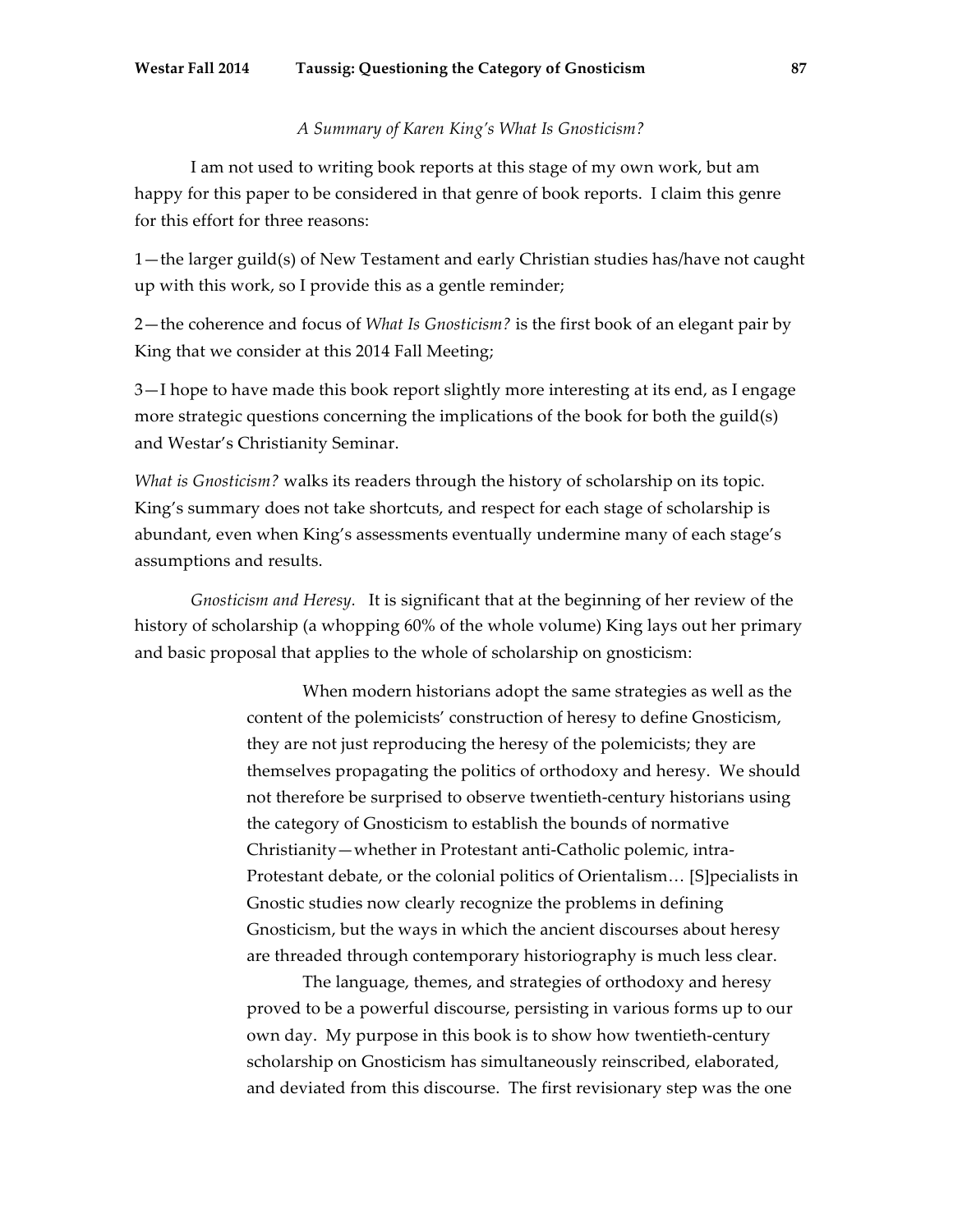that has perhaps had the greatest effect: by substituting the term "Gnosticism" for one type of heresy, Henry More and those who followed him established this theme as a perennial topic of church history. (54)

King agrees with most scholarship that English theologian Henry More in the  $17<sup>th</sup>$  century was probably the first person to use the term gnosticism at all. That is, any testimony to something called "gnosticism" began more than a millennium after the period in which it was alleged to have existed. But King's chapter on "Adolf von Harnack and the Essence of Christianity" makes it clear that it was Harnack's scholarship and leading status in  $19<sup>th</sup>$  century Germany that brought the term to the fore and identified it as the primary early Christian heresy. Here too with both equanimity and open admiration for many of Harnack's contributions to critical scholarship on the emergence of early Christianity, King maps out what Harnack meant by gnosticism as early Christian heresy and how he arrived at such a conclusion. In this portrait it is clear that Harnack's definition of gnosticism was quite different in content than the  $20<sup>th</sup>$ century scholarship that followed him. At the same time in retrospect and with the help of King's analysis, it is equally clear how Harnack's ambition to define Christianity for the 19th century through a rhetorical embrace of "Gnosticism" imbricated "Gnosticism" in both subsequent scholarship and  $20<sup>th</sup>$  century Christian identity discourse itself. As King lays it out:

> Harnack appropriated many elements from the ancient Christian discourses of identity formation, but he adapted significant variations on these themes as well. He followed the [ancient] polemicists' pattern of allowing a single term –now "Gnosticism" rather than "heresy"—to encompass with ease considerable heterogeneity. He was well aware of the lack of internal uniformity in the phenomena classified as Gnostic, yet he held that these phenomena shared a common culture and a common function: "the acute Hellenization of Christianity." Like heresy, Gnosticism was not a living entity, but rather a rhetorical tool that worked to produce a normative version of Christianity.

> Moreover, for Harnack "Hellenization" clearly implied pagan contamination, and he engaged in a thoroughly antisyncretistic discourse in treating this contamination…. He lamented the assimilation of…the worship of saints into Catholicism, and he contrasted Christianity as a living experience in true Protestantism with Christianity as a moribund superstition tied to cult, sacraments, ceremony, and obedience in Catholicism. In this way, Harnack tended to associate Catholicism with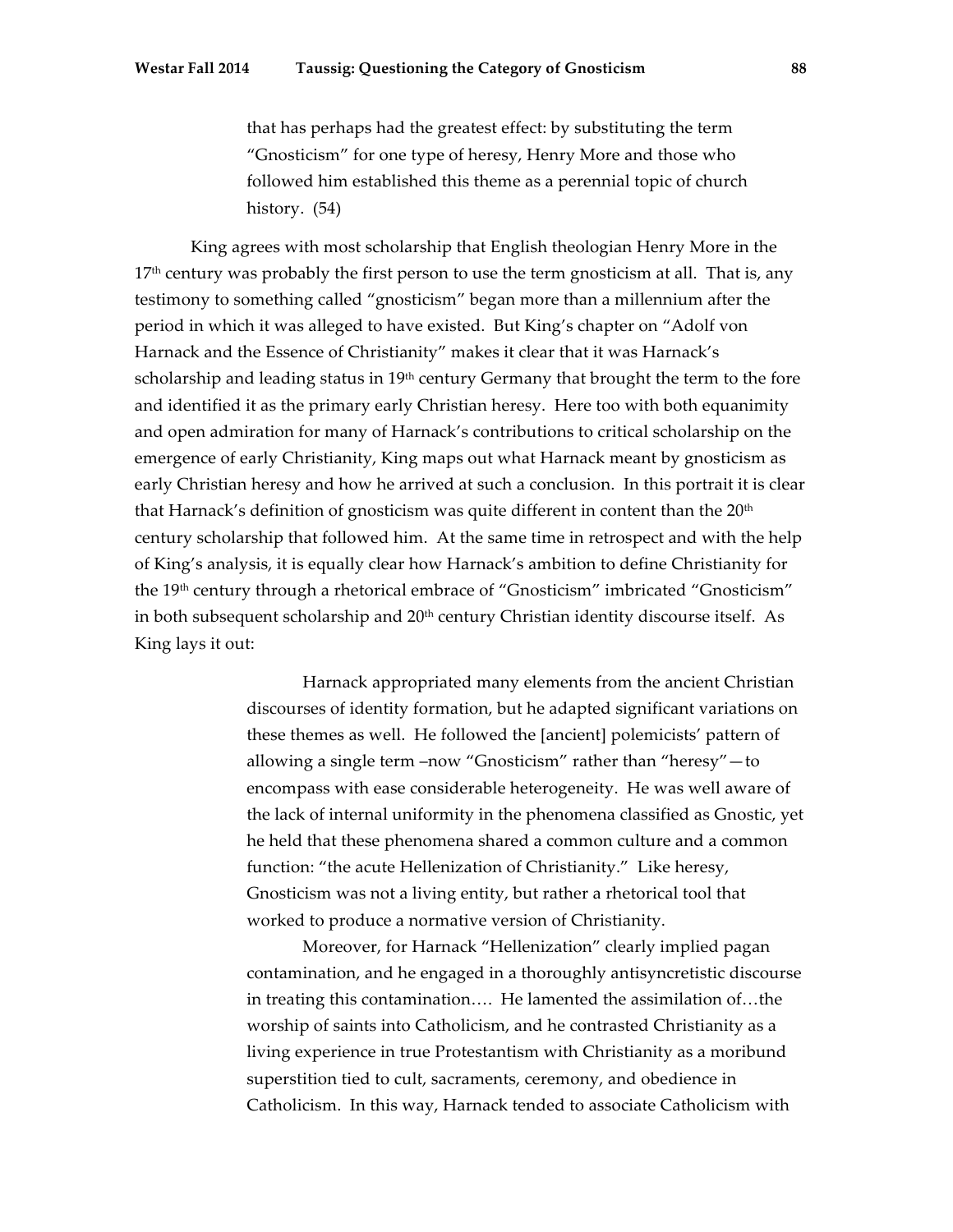paganism, even as Henry More had when he coined the term "Gnosticism" in the seventeenth century…

By conflating Catholicism with paganism, Harnack could exploit the polemicists' strategies of heresy….Despite the chronological discrepancies—most notably that Protestantism is demonstrably later than Catholicism—Harnack rhetorically portrayed the goal of Prostestantism as the ideal approximation of the original form of Christianity….

Harnack's disciplined, historical analysis encompassed a stunning breadth of early Christian materials and resulted in many innovative and important insights. But we need to be aware of the ways Harnack utilized many of the rhetorical strategies of ancient Christian identity to anchor his own views of normative Christianity in liberal Protestantism….Gnosticism as "the acute Hellenization of Christianity" was a product of all these historical insights and rhetorical intersections.  $(67-70)$ 

Near the end of the book King's summary of how 20<sup>th</sup> century scholarship has substituted "Gnosticism" for heresy draws on her processing of the history of scholarship in the intervening 150 pages:

> By perceiving how thoroughly the study of Gnosticism is tied to defining normative Christianity, we have been able to analyze where and how the academic study of Gnosticism in the twentieth century reinscribes and reproduces the ancient discourse of orthodoxy and heresy. We can also see shifts in that discourse where modern discourses of historicism and colonialism have intersected it. Such shifts fit very comfortably into the pattern that Michel Foucault has led us to expect when examining the history of discourse. Rather than lines of causal continuity, we see substitutions, transformations, disjunctures, incompatabilities, and entanglements. Gnosticism was substituted for heresy as the object of the discourse. The functions of this object were transformed, at times working to establish Christian identity…. Yet the function of this discourse has remained unchanged: to represent the other. The study of Gnosticism is thus imbricated in intellectual discourses and power relations that extend far beyond any notion of disinterested objectivity and often far beyond the explicit intentions of individual scholars. (219)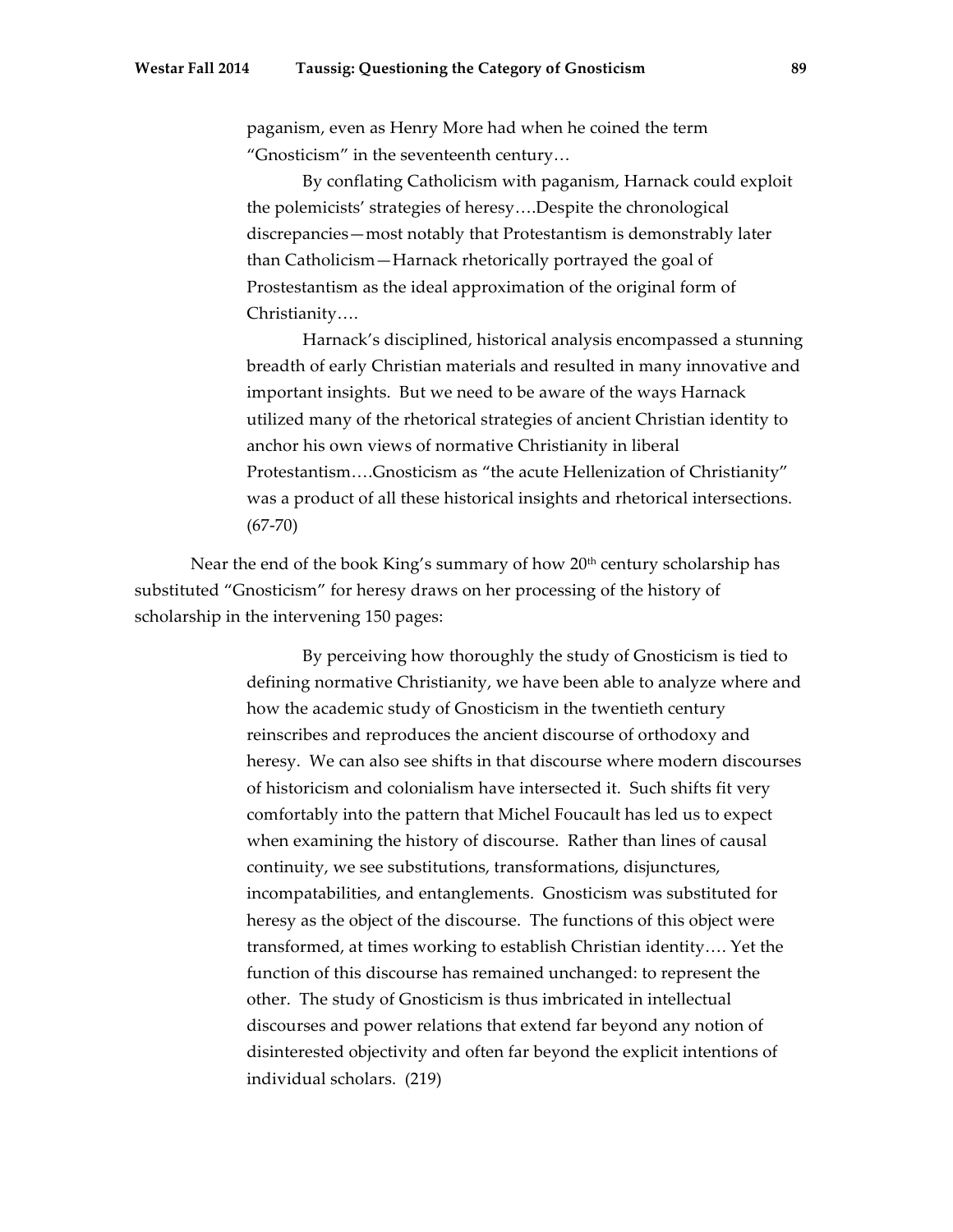### **Westar Fall 2014 Taussig: Questioning the Category of Gnosticism 90**

The discursive rather than analytical function of "gnosticism" and the substitutionary role "gnosticism" has for "heresy" are also underlined throughout her book by the failure of any 19<sup>th</sup> or 20<sup>th</sup> century generation to clearly define "gnosticism." She summarizes and assesses this failure in her concluding chapter:

> [T]he variety of phenomena classified as "Gnostic" simply will not support a single, monolithic definition, and in fact *none of the primary materials fits the standard typological definition* [King's italics]….Such lists are culled from a wide variety of materials and therefore do not necessarily describe any of them in particular. The same is true for "The Gnostic myth." It too is a synthetic product that the history of religions scholars assembled from widely disparate materials in Mandaen, Manichean, Persian, and heresiological sources….[I)t in fact succeeded only in giving the false impression of a monolithic Gnostic myth spread across a wide geographic and culturally heterogeneous area.

Because none of the texts contains all the listed characteristics….[s]ome scholars emphasize a single characteristic as determinative, such as anticosmic dualism, consubstationality of the human with the divine, or salvation by knowledge, though a particularly popular choice has been the distinction between the true God and the creator God of Genesis. Others list a set of characteristics whose combination signals a phenomenon to be Gnostic. This method has also given rise to the unfortunate compromise terms like "proto-Gnosticism," "pre-Gnosticism," and "Gnostoid" to refer to phenomena that contain some, but not all (or at least not enough of) the necessary characteristics to deserve the unreserved designation. Such terms serve to illustrate how blurry this definitional method is and how imprecise its results….By erasing or at least submerging the differences among Gnostic phenomena, typology hides the problem of variety rather than resolves it….In the end, the most important problems arising from typological method have less to do with the improper application of the method than with its ahistoricizing, essentializing, and homogenizing effects. (226,227)

It then should not be surprising that scholarship's steady (but mostly unconscious) shifts from historical analysis to discourse and rhetoric of heresy and orthodoxy has had the above trouble producing clear definitions of gnosticism.

*The History of Religions School.* In great detail King traces the interest in gnosticism by the history of religions from the late  $19<sup>th</sup>$  century approximately in the same time as Harnack through the work of New Testament giant Rudolf Bultmann.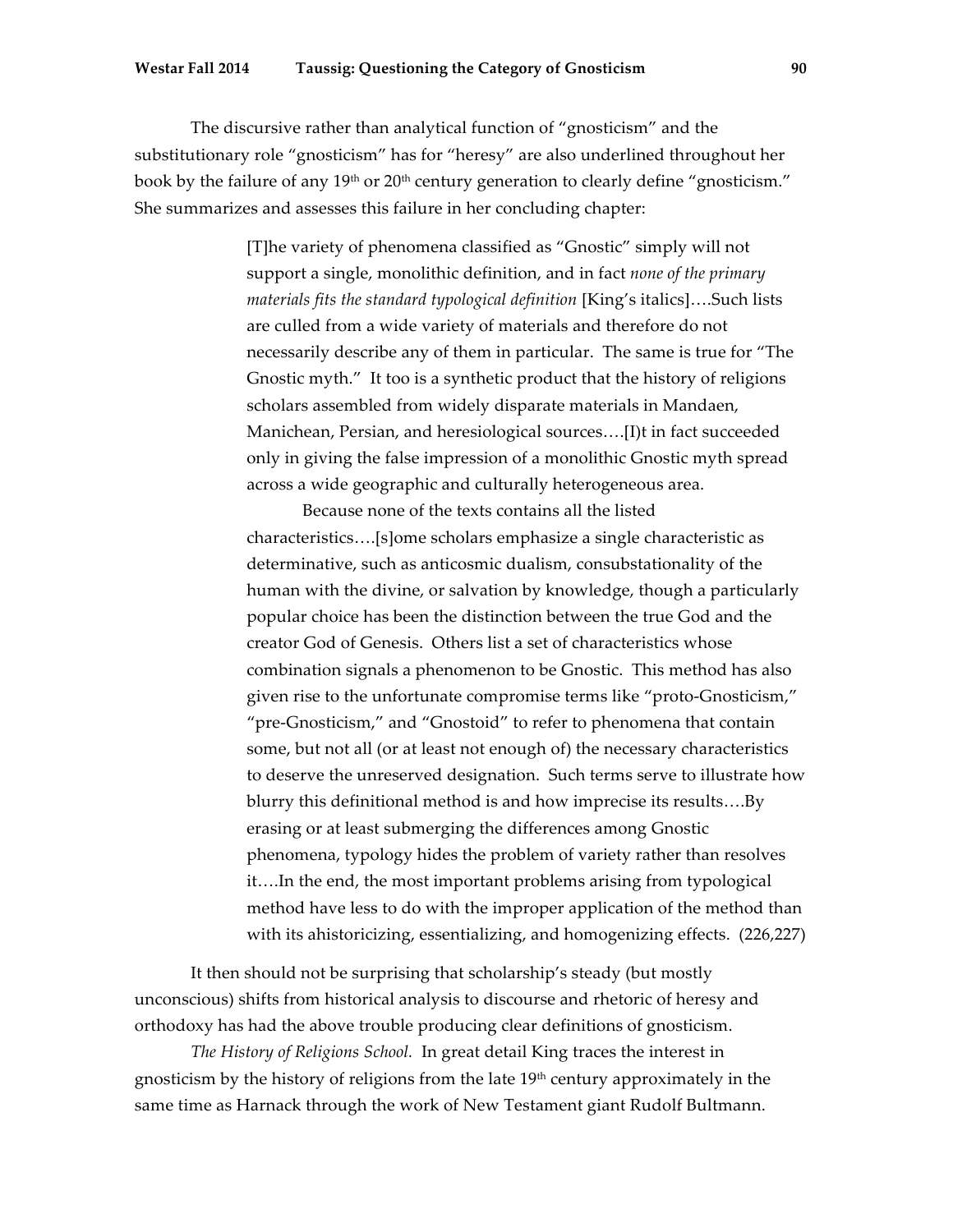Here a major difference in approach and methodology produced under the same banner of "Gnosticism" a strikingly different portrait both in terms of the would be origins and results:

> Whereas Harnack had located the impetus for the development of early Christian dogma in the Greek spirit, scholars in the history of religions school would turn increasingly to the folk religion of Iran, Babylonia, and even India for the keys to the origins of pre-Christian Gnosticism that would unlock the meanings of the Gospels and Paul….History of religions scholars came to the astonishing conclusion that Gnosticism was an independent religion whose origin lay, not in deviant Christian heresy, but in pre-Christian, Oriental myth and cultic piety." (71)

Giving credit to the creativity of their new point of departure, King's treatment of the various parties in this at least half-century-long process slowly undoes both the method and content of the enterprise. Key to her critique at the intersection of method and content is her application of previous work on the problematic epistemological character of search for origins within an historiographic effort. For instance, she notices how the way this research on the so-called Gnostic Redeemer myth eventually ended up fashioning "a history of the primal"<sup>5</sup> actually undoes historiographic integrity. Or, as she says in the conclusion to the book:

> The fixation on origins has tended to distort the actual social and historical processes of literary productions because the purpose of determining the origin of Gnosticism is less historical than rhetorical; it is aimed at delimiting the normative boundaries and definition of Christianity. (189)

Ironically in King's view the lasting success of the school of religions' production of "Gnosticism" in the  $20<sup>th</sup>$  century may be one of the key problems of the state of current scholarly on the matter. She summarizes:

> Taken collectively, the impact of…the history of religions school on the twentieth century conceptuality of Gnosticism is hard to overestimate. Their greatest achievement was to extend the study of Christianity beyond the parochial borders of church history by exploring more widely the possible intersections between Christianity and the surrounding cultures of its formative matrix. And they asked historians

<sup>5</sup> Cf. Maurice Olender, *The Languages of Paradise,* 19.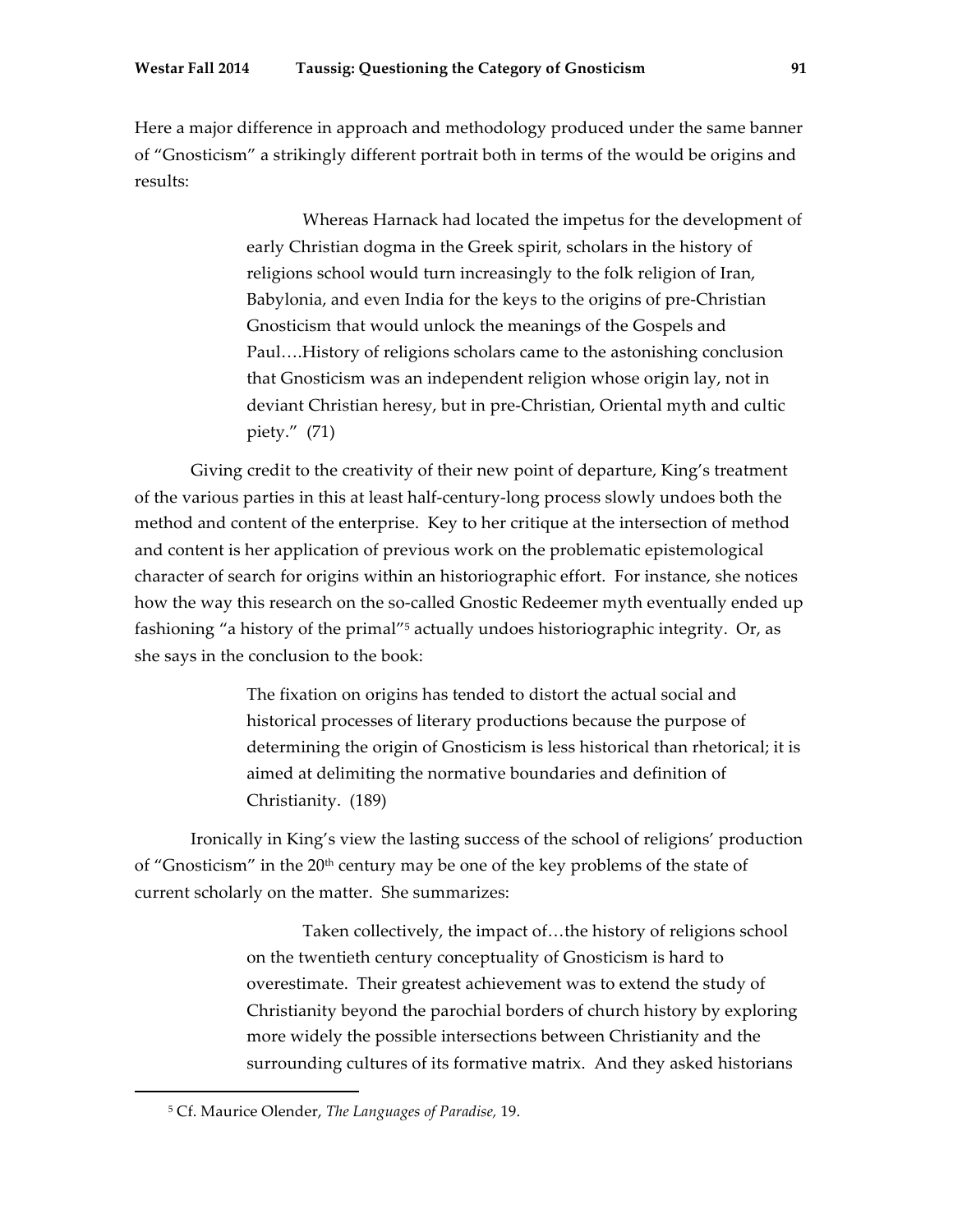to consider the meaning of the Gnostic myth as a phenomenon worthy of study on its own right….

History of religion scholars left an influential legacy of innovative misconceptions and misleading characterizations of Gnosticism. Of these possibly the greatest mischief was done by the invention of the Gnostic redeemer myth, that staple of two-page summaries of Gnosticism. This stirring narrative is the product of motif-history viewed synthetically. It was constructed by taking bits and pieces from particular motifs from a variety of historical and literary contexts, and combining them into a single coherent narrative. The impression that this artificial narrative actually existed gained support from the fact that so many literary artifacts could be interpreted to fit at least some part of the myth. They then appeared as evidence for the whole story—even though in reality *there is no single existing ancient literary source that gives "the Gnostic redeemer myth" as scholars have "reconstructed" (i.e. invented) it [italics from* King]. We might also note the irony that contemporary scholars have often characterized this myth as "artificial," but they have seen this artificiality as the product, not of twentieth century method of historical reconstruction, but of the "half-educated" minds of ancient "Gnostics."….The fact that current scholarship has thoroughly undermined any foundation for this artificial construction has not stopped it from continuing to exert considerable influence. (107-109)

*Gnosticism Reconsidered Over and Over Again.* With some of the basic dimensions of the construction of gnosticism in place from her examination of Harnack and the history of religions school, King then follows carefully all of the 20<sup>th</sup> century considerations in her analysis. In her subsequent several chapters her earnest and patient descriptions of a wide variety of scholarly positions are paired with assessments of each. She chronicles how rather astonishingly despite flailing explanations and practically endless reinventions of what gnosticism was/is, the assumption that gnosticism was a real phenomenon in the ancient world in direct relationship to a more perfect Christianity persisted. Even with her care in describing and reflecting on this circuitous path of scholarship, she manages to present both her appreciations of the various attempts at explaining what gnosticism really was and her assessments. Most constructive for our purposes, however, is the way she demonstrates a hauntingly clear picture of an idea lurching wildly, not without discipline or insight so much as tortured by fatally flawed assumptions. King's narration and analysis let be seen how the various emendations of rationale for gnosticism's reality actually form a counter-weave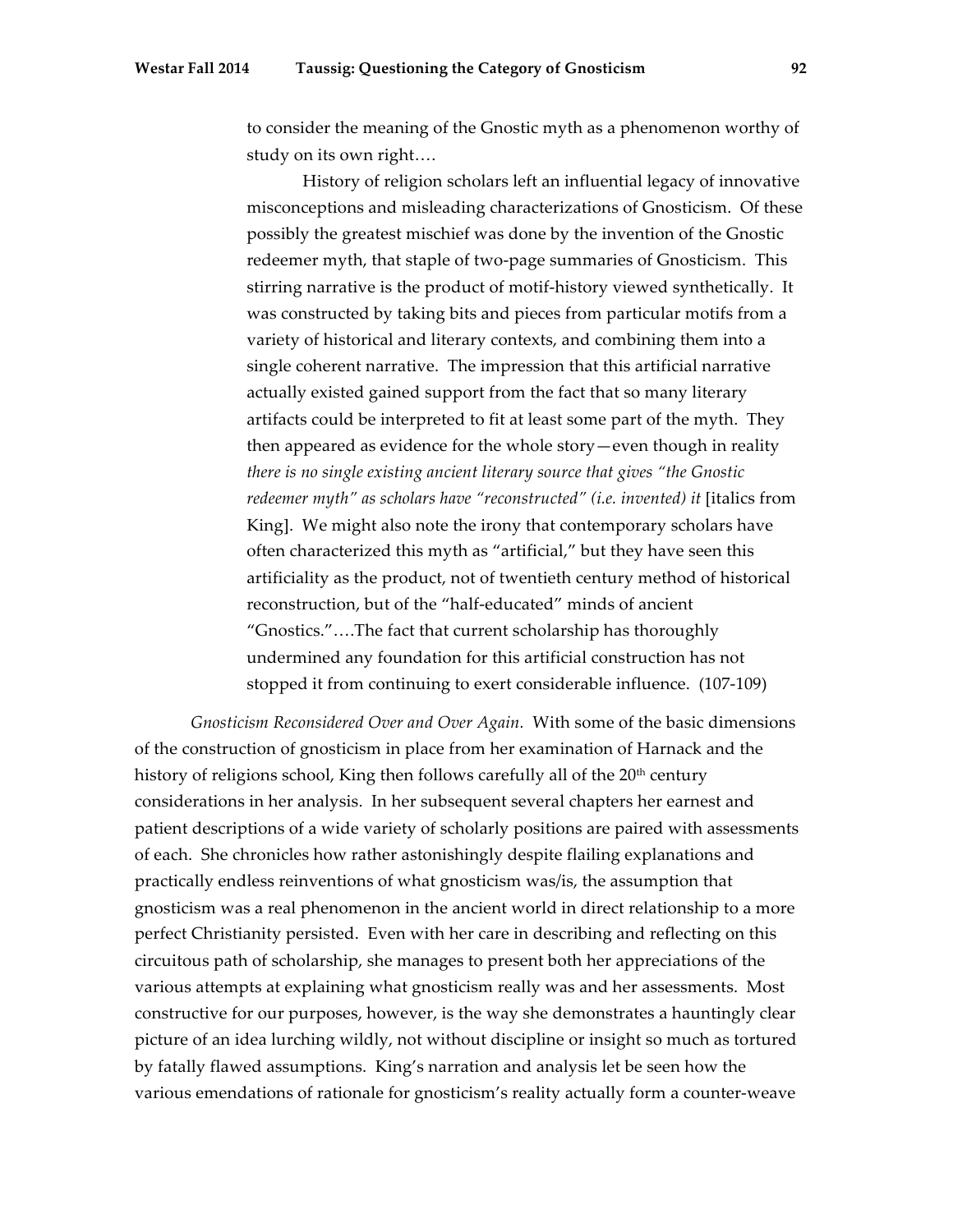of various critiques from within that—when put together—finally acts more like an undoing of coherence than an unveiling of the substance of ancient gnosticism.

She begins this stage of review with the works of two major figures: Walter Bauer and Hans Jonas. Although Bauer's work did not concentrate on gnosticism, it is important in two regards for King. First, Bauer's thorough-going critique of what he called "the ecclesiastical position" (more often called the "master narrative" in the  $21<sup>st</sup>$ century) about how Christianity began has much in common with King's (and others') critique of the ancient and modern discursive constructions of heresy and orthodoxy. Secondly, Bauer's push to understand Christian beginnings as very diverse and locally based opens a space for King's case against some monolithic orthodoxy or gnostic heresy. Thirdly, Bauer's strong objection to "the insinuation of theological interests into historical reconstruction" (115) resembles much of King's worry about how gnosticism has been constructed by 19<sup>th</sup> and 20<sup>th</sup> century scholarship. King nevertheless worries about Bauer's on-going use of the terms orthodoxy and heresy, ignoring the need for rethinking "our very understanding of Gnosticism and Christianity."6 (115)

Appropriately King's examination of the scholarship of Hans Jonas is the longest in the book. She straightforwardly states that in her many years of considering Jonas's work, she personally has been "profoundly affected" by the "passionate expression" (137) she found in Jonas' work, *The Gnostic Religion*. She lays out in great detail the advances Jonas made in his counter to both Harnack and the history of religions school by proposing that gnosticism was neither a heretical version of early Christianity nor an artificial myth coming from the "East." Jonas' insistence that the "Gnostic Religion" be understood as an independent and authentic religious experience did indeed break through the myopic prejudices of previous scholarship. She acknowledges that his work still remains "the classic starting point for exploring this topic" (135) and that his trust in and proposal for a genuine wholeness of gnostic experience "contributed spectacularly to the reification of Gnosticism as an independent religion and a singular monolithic phenomenon." (135) Perhaps most telling and cleverly haunting about King's appreciation of Jonas is her quotation that he assessed the field of gnostic studies as "the atomizing, dismembering methods of previous research that leave one feeling the lack of a unified sense of a whole." (Jonas, *Gnosis I,* 51) How ironic that Jonas himself knew that gnostic studies were atomized and that crucial agreements were lacking. As the next section of King's summary illustrates, Jonas' own efforts to provide a satisfactory congruence of gnosticism did not match other research in his own time and after his work.

<sup>6</sup> Cf. the Seminar paper for this meeting of the Christianity Seminar by Brandon Scott for a more reflective and extensive comparison of King and Bauer.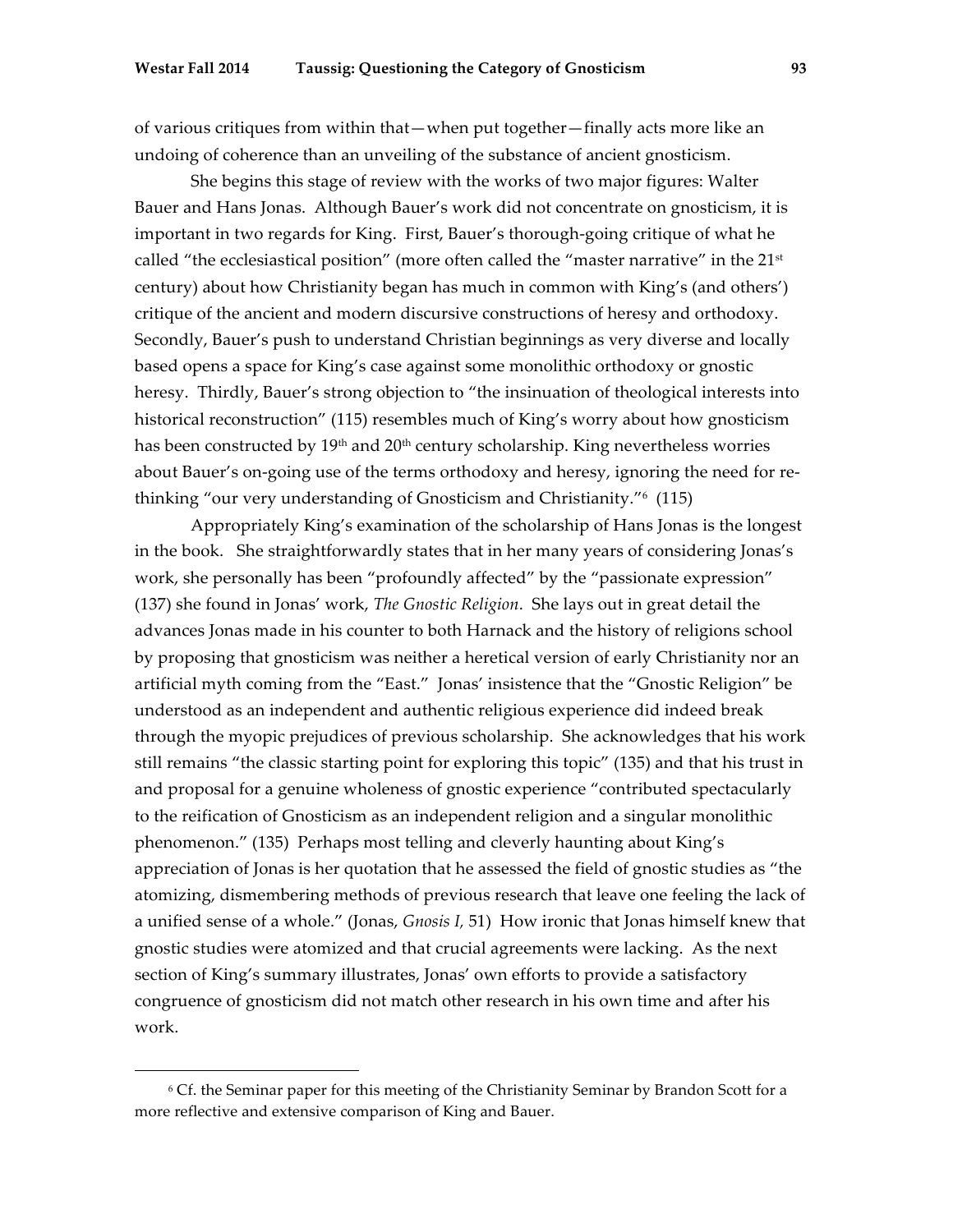#### **Westar Fall 2014 Taussig: Questioning the Category of Gnosticism 94**

Much of King's assessment of Jonas develops additionally thorough critique of what she perceives as Jonas' dependence on both the discourse of orthodoxy/heresy and the dominance of typological definitions of gnosticism she examined in the earlier part of the book. Her critique of Jonas is at least as thorough as her appreciation:

> [T]hough Jonas passionately promoted Gnosticism as a phenomenon with its own creative impulses and religious integrity, he maintained the traditional negative evaluation of it intellectually, morally, and religiously. This is clear from his list of the characteristics that most readily distinguish Gnosticism from the other types of the "Oriental wave": pathamorphic crisis, cosmic pessimism, impiety, artificiality, and amorality or immorality. Gnostic myth-making, he wrote, was "arbitrarily high-handed," a "degradation of the Old Testament God…performed with considerable venom and obvious relish"; a "ruthless derogation," it is not "tolerant" and shows a "ruthlessness of deployment," "bold and scandalizing exegesis"; it stays "unblushing in the tradition of pagan polytheism"; it "perverts" Biblical and Platonic lore, and so on….Moreover, the Gnostics were arrogant and lacking in proper humility, especially in their claim to possess a divine nature that ensured their ultimate salvation.

These are not impartial descriptions of the phenomena but evaluative judgments based on largely unarticulated assumptions about what constitutes true religion and piety. Jonas's own commitments to philosophical rationalism and ethical monotheism intersected with discourses of heresy and Orientalism. They could remain largely unarticulated only because they were widely shared among scholars of religion. (135, 136)

While admiring the (mostly psychological) achievement of Jonas to think through what might be the inner integrity of Gnostic experience, King's own work relative to newly emerging social readings of early Christ(ian) texts helps call attention to the possibility of theological and psychological reductive tendencies in Jonas' characterization of the texts he saw as Gnostic. In relationship to both Jonas and those who follow(ed) him, King cites Virginia Burrus' alternative take on the inner angst and blustery expressions in the texts that prickle Jonas's sensitivity:

> Jonas' (suspiciously Orientalizing) syncretism and alienation are pointing toward what might be reframed as hybridity and ambivalent resistance to empire/colonialization, characteristics which arguably mark all products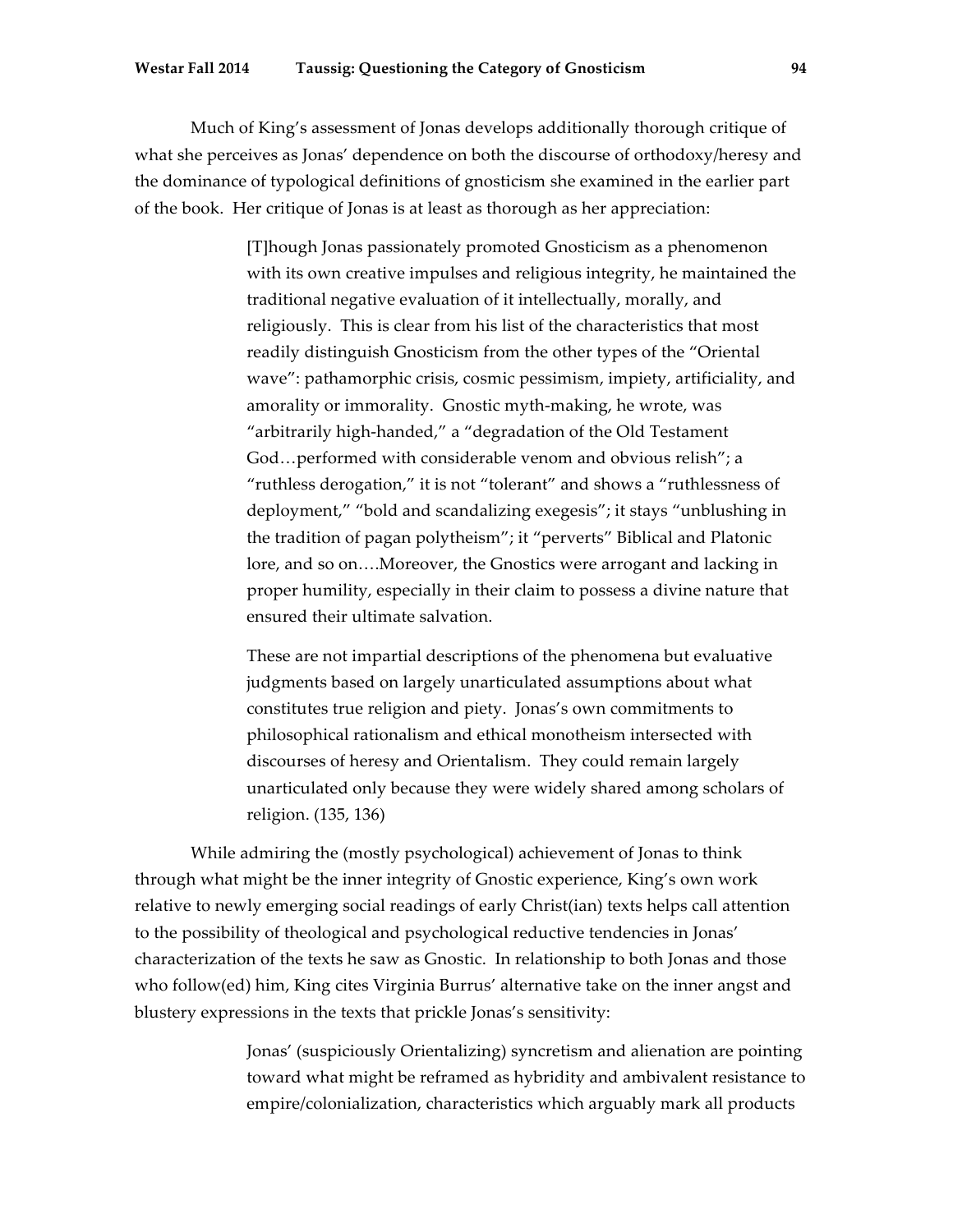of early Roman (and earlier) Hellenism, yet differently and to different degrees. (Burrus, private communication with King, January 23, 2002; quoted in *What Is Gnosticism?*, 189)

This is an alternative reading of a wide range of allegedly gnostic texts that King develops fully in her *The Secret Revelation of John7* and summarized in King's response to Jonas's puzzlements in *What Is Gnosticism*:

> What if the myth of *ApJohn* [*The Secret Revelation of John*] was not so much an expression of the intellectual and moral vacuity arising when ideology became divorced from social reality as it was an evaluation of political rule? What if the "experience" underlying estrangement were to be analyzed less in terms of psychology than in terms of the social-political conditions of imperial violence? How then might we read a myth that describes the powers that rule the world as malignant forces motivated by the will to dominate and coerce? How then might we understand the representation of these powers as evil and ignorant? What hope might Gnostic revelation of divine knowledge and salvation then be seen to offer its recipients? (137)

Although politely posed in the interrogative, this perspective can be included in King's assessment of Jonas (and much of the rest of scholarship of gnosticism). The important new dimensions in the past two decades of reading early Jesus/Christ(ian) texts socially in special connection to imperial dominance and violence support King in her intimations that Jonas may indeed be missing major dimensions of the affect and content of what he thought to be snide, impious, and alienated expressions.

Despite his breakthroughs, Jonas's contributions (not just in *Gnosis I*) have not even for his gnosticism-related colleagues—brought the field past what he himself called "the atomizing, dismembering methods of previous research that leave on feeling the lack of a unified sense of a whole." (Jonas, *Gnosis I,* 51) King chronicles several of the setbacks to the Jonas hypothesis, mainly how within the field itself, the bases for the key element of almost all profiles of gnosticism, the "Gnostic redeemer myth" have come undone. Initially a short 1930 article by Hans Lietzmann raised serious questions about whether Mandaean material was actually pre-Christian. But, as King notes, "[c]redit the final demise of the pre-Christian Gnostic redeemer myth belongs primarily to the German history of religions scholar Carsten Colpe" (141) in a series of works that undo many of the assumptions of dating and origin of texts on which this hypothetical

<sup>7</sup> Cf. paper for this Christianity Seminar session by Maia Kotrosits on King's contribution in *The Secret Revelation of John.*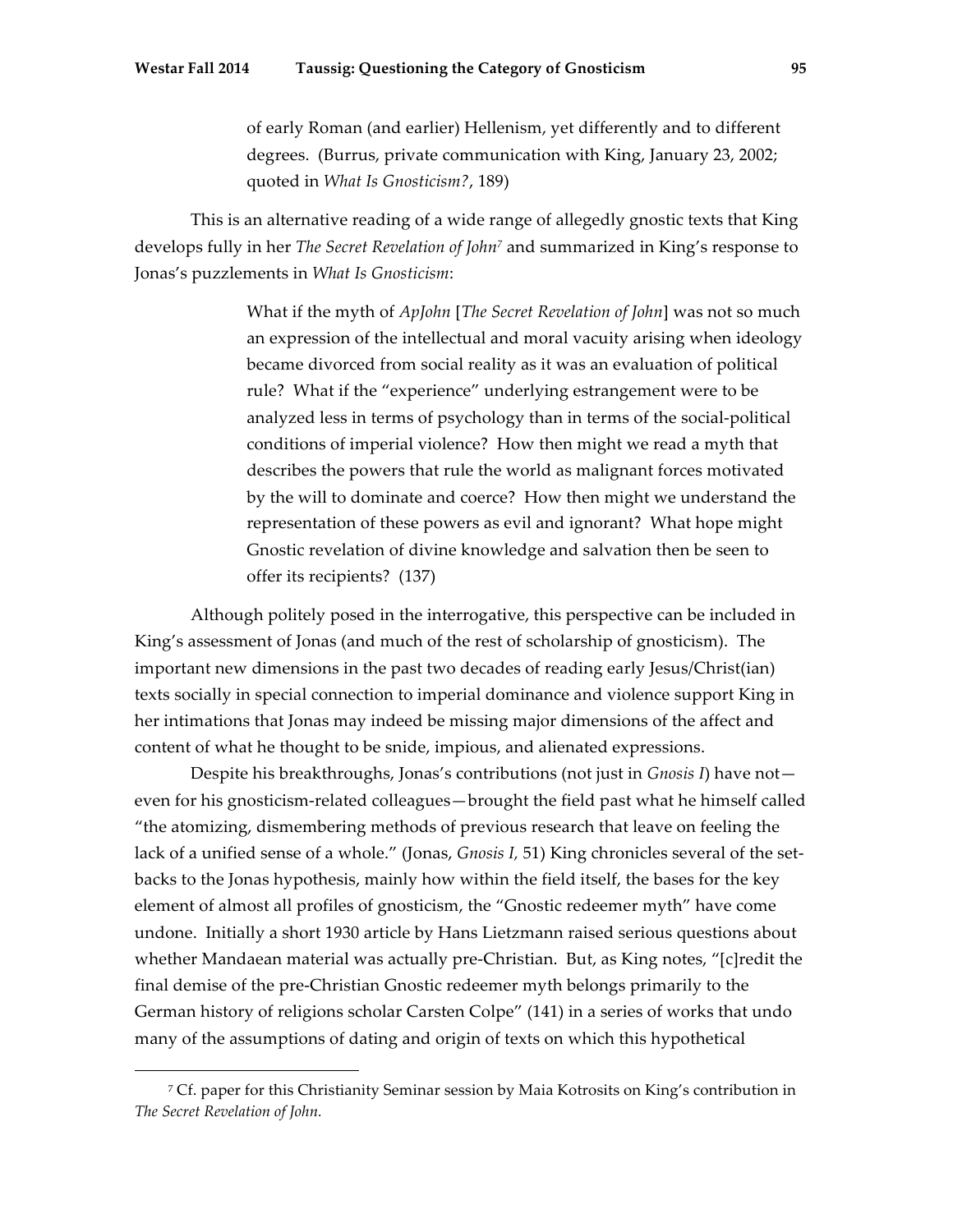"myth" was based. King describes Colpe's own response to his own conclusions boldly challenging much of the alleged historical basis for additional elements of gnosticism in the ancient world, but he then proposes that "the constitution of Gnosis as a common human religious phenomenon and its historical localization are two different things." (Colpe, *Die Religionsgeschichtliche Schule,* 200, as quoted in King, 147). King correctly and tellingly notes that this makes gnosticism into a "dehistoricized and essentialized category." (147) As I reflect on how Colpe's brilliant critique of the gnostic redeemer myth and his nevertheless tenacious recalculated grip on the category of gnosticism itself—even at the cost of dehistoricizing it after his own insightful historical analysis—, it puzzles me how attached scholars have remained to the idea of gnosticism. With so much wandering through mistakes and recalculations for the better part of a century, what can account for this strong faith in such a tenuous category? King's answer seems to me the only possibility:

> The reason for the continued confusion…is not the lack of material evidence but the continued entanglements of heresiological discourses in the scholarly study of Gnosticism. (150)

Perhaps the most tumultuous reconsiderations about the viability of gnosticism as an analytical category have come from the discovery at Nag Hammadi. In two final chapters of charting on the many reconsiderations about Gnosticism, King examines the new issues that emerged from having so many previously unknown documents, some of which have some interesting similarities to descriptions of heresies from the second century polemicists. Her overview is helpful:

> The new riches did not provide quick or easy solutions….The decades since the discovery near Nag Hammadi have seen a flurry of scholarly activity. The sheer volume of the material and its intellectual complexity have required enormous efforts….Although analysis of the Nag Hammadi texts is still in its early stages, these detailed studies are providing exciting new insight and a sound basis for rethinking every issue related to the study of Gnosticism….The question of the Gnostic character of these works is being hotly debated….The Nag Hammadi works have also challenged scholars to reconfigure the boundaries of orthodoxy and heresy, and indeed to rethink the usefulness of that distinction for reconstructing the history of the early period. Whereas we might have expected these works to solidify the ancient distinctions between orthodoxy and heresy, they have instead supported Bauer's thesis that distinct varieties of Christianity developed in different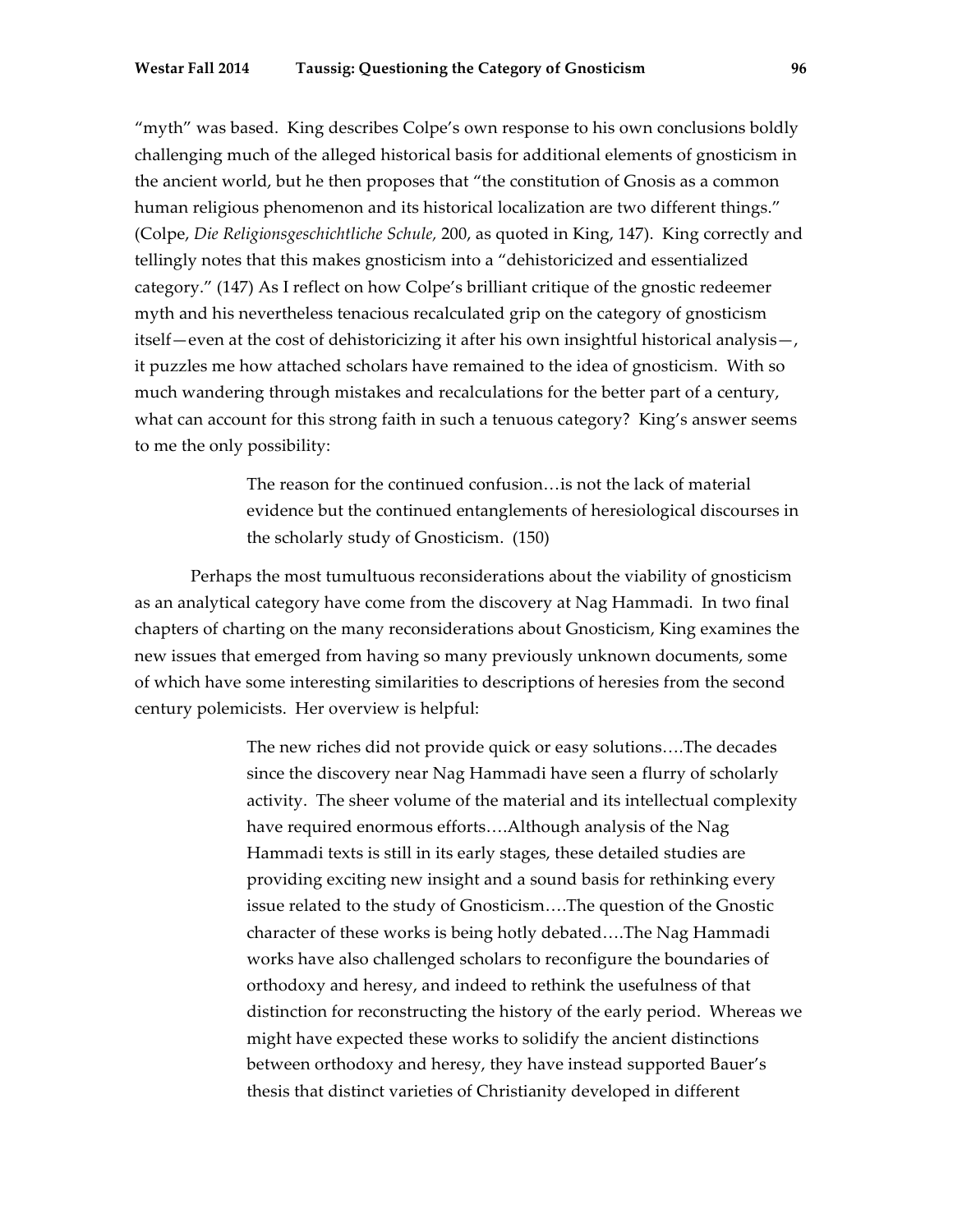avenues. (149-153)

 

geographical areas, at a time when the boundaries of orthodoxy and heresy were not at all fixed. As [James M.] Robinson argues,… "([i]n the second and third centuries) [t]here seems not yet to be a central body of orthodox doctrine distinguished from heretical doctrine to the right and to the left, but rather a common body of beliefs variously understood and translated or transmitted…To this extent the terms *heresy* and *orthodoxy* are anachronistic." Early Christian literature does not divide neatly into orthodox and heretical camps; there are unexpected overlaps and surprising similarities, and crucial points of difference are not always where we expect them to be $8...$ Predictably, the Nag Hammadi manuscripts have provoked considerable discussion about the adequacy of prior theories about the origin and typological character characterization of Gnosticism, as well as the social character and location of the Gnostics. They have provided a new basis for testing previously held theses and for developing new resolutions for old problems. While the heritage of past methods, frameworks, and discourses continues to shape how scholars interpret new materials, scholars are also forging new

One possible sign of such new avenues could be the post-Nag Hammadi emergence of four terms which seem to grapple with the diversity of literary perspectives. King charts the emergence of the terms Valentianism, Sethianism, Hermeticism, and Thomas Christianity among scholars of the last 20 years. These terms do seem to be responding both to the new breadth of literature and the lack of clarity in the term gnosticism. But there are reasons to question how productive these developments are. For one, it is not as if all or even most active scholars in these fields have endorsed this as the primary terms to consider. Rather, at best one can say that these terms might be considered as those rising from various scholars with various methods into consciousness of some within this study. Granting that these form terms

<sup>&</sup>lt;sup>8</sup> Earlier King has noted how accusations of heresy occurred in a variety of directions with a variety of meanings, and that careful study of Nag Hammadi literature has challenged previous presumptions about who is orthodox and who is heretical: "[D]espite the polemicists contention that true Christians were unified against the diverse heresies, charges of heresy were flying in multiple directions by the third century. Indeed, the polemicists would have surely regarded the radically docetic and ascetic teachings of *TestTruth* as arch-heretical and yoked its author to the Valentinians and other such "heretics." The author of TestTruth, however, the teachings of both the heresiologists and the Valentinians as of one and the same ilk. (53)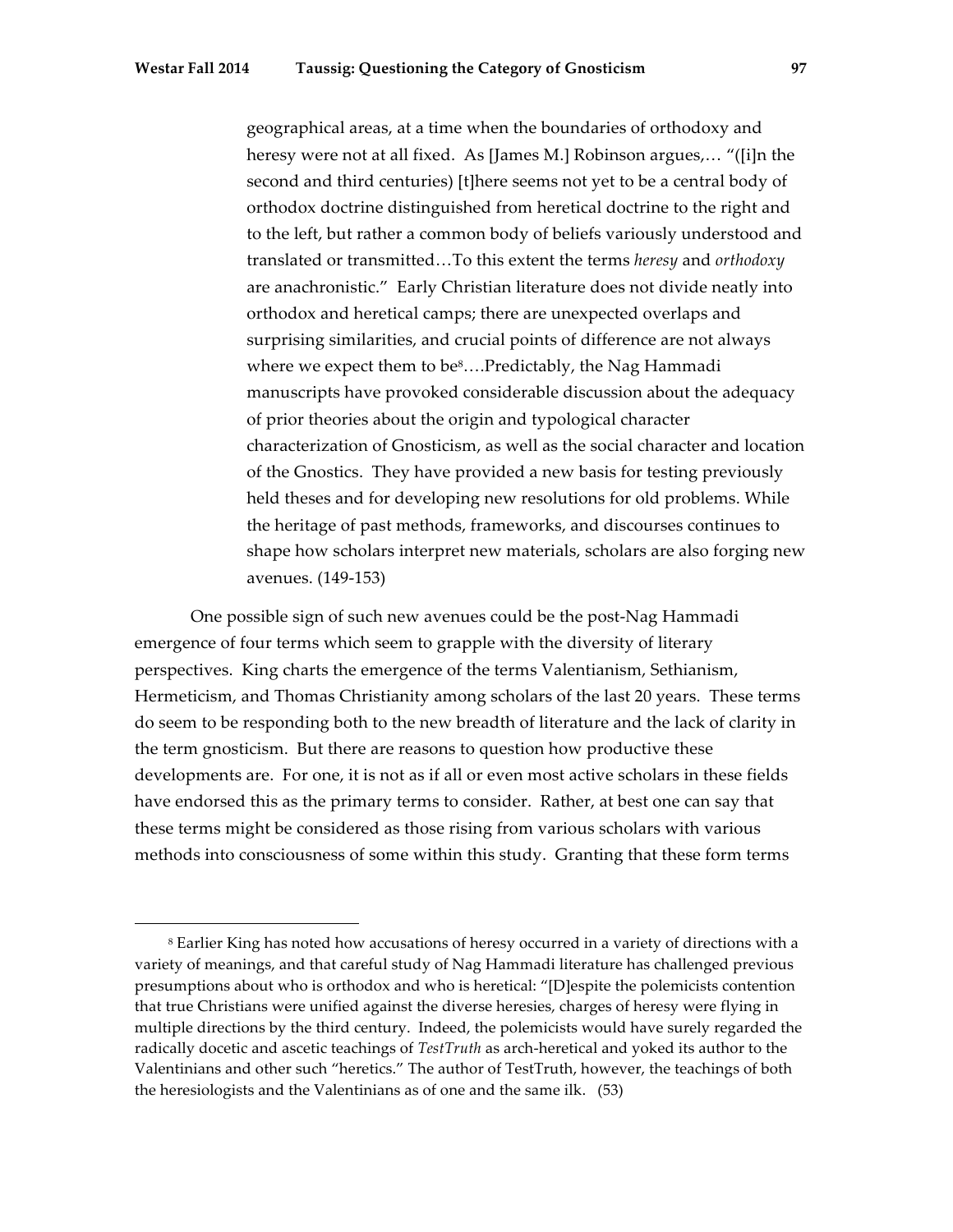"have become well established within the field," King does worry about they mean and contribute:

> "Their status with regard to Gnosticism, however, has become increasingly unclear. Should they be regarded as subcategories of Gnosticism or of Christianity, or as distinct religious phenomena, comparable to Mandaeism or Manicheaeism?....None of these genealogical schema has achieved any wide acceptance, at least partly because any such linear formulation is much too simplistic to account for the complexity of the phenomena, especially given the diversity within the subcategories themselves.

> And now are we to classify the texts that do not fit into any of the four categories, such as the texts relating to the early Jesus tradition (for example, *GosThom, GosMary, ApJames, DialSav,* and *GosSav)*? Are there more streams of Gnosticism yet to be determined? Or are such "leftover" works to be considered "generically Gnostic"? Or not Gnostic at all? (162, 163)

King also surveys scholars who have tried to address this larger set of questions, primarily:

R.P. Casey: "There is no trace in early Christianity of "Gnosticism"as a broad historical category, and the modern use of "Gnostic" and "Gnosticism" to define a large but illdefined movement…is wholly unknown in the early Christian period." (Casey, "The Study of Gnosticism," 55; quoted in King, 165);

Morton Smith: "primarily a phenomenon of later Platonism," (Smith, "History of the Term *Gnostikos*," 806, 807, quoted in King, 166);

Bentley Layton: With the criterion that "the modern historian must avoid using that word [*gnostikos*] in any other sense [than "to use the name that a social group applies to itself"]: [King, 106] because ambivalent usage would introduce disorderliness into the historical discourse." (Layton, "Prolegomena," 335); Layton seeks to locate an ancient social group that used the term *gnostikos* as a self-designation. King summarizes the rest of Layton's complex process:

> Right at the beginning he encountered a significant obstacle: the direct testimonies to *gnostikos* or *gnostikoi* ("Gnostics") occur only in literature written by the enemies of Gnostics. At this point, Layton made a crucial move. He noted that the polemicists associate the Gnostics with a particularly cosmological myth. This myth, in his view, can be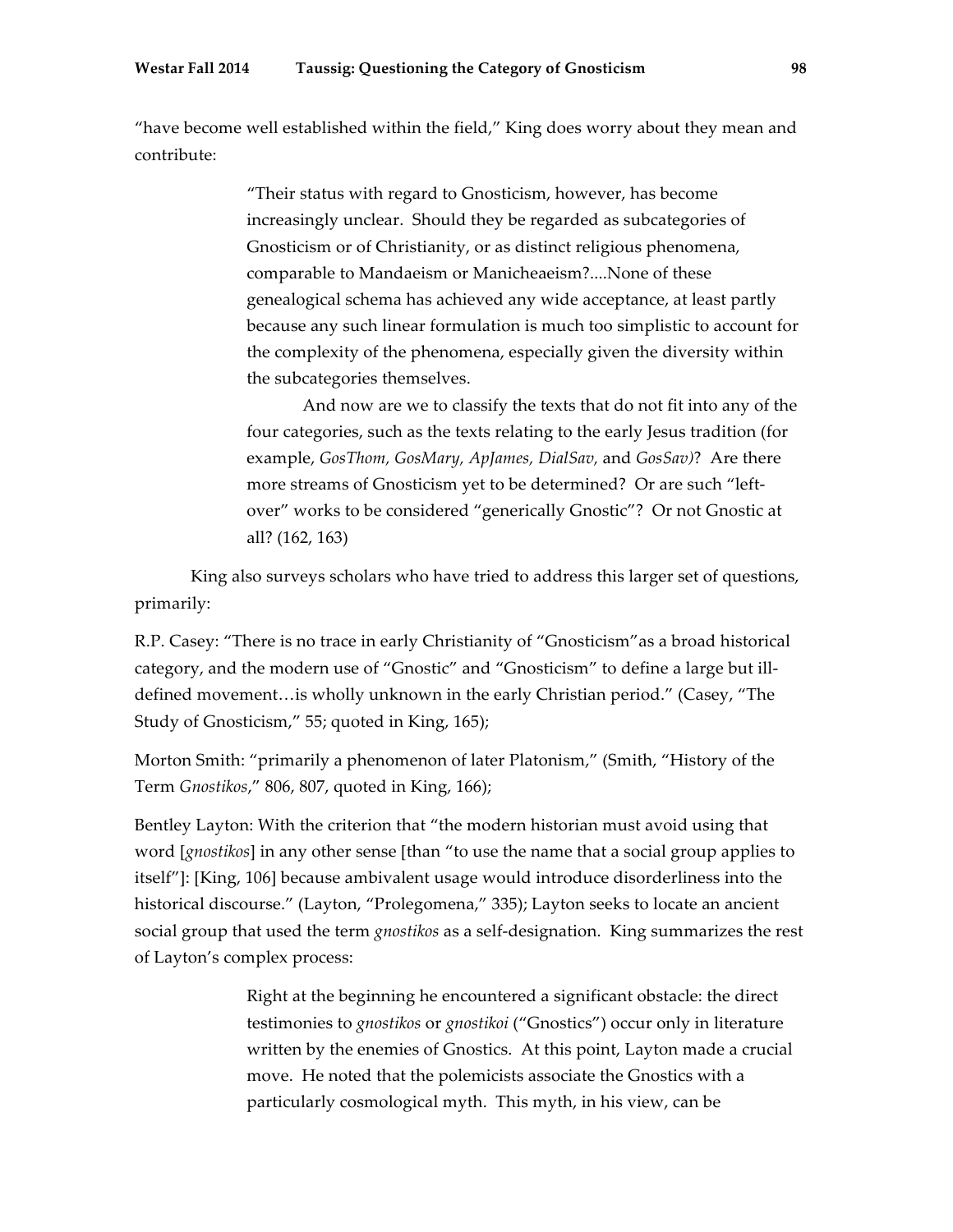considered a relatively reliable pointer to the distinctive character of the group. Thus, whenever one finds this myth, one has encountered Gnostics, even when the myth is not explicitly attached to the selfdesignation *gnostikoi* (Gnostics). (167)

Layton then developed a five-step method for deciding which materials could be included in his database (Layton, "Prolegomena," 335 or King's summary, 167). Perhaps one of the most significant results of Layton's complex scheme is that it substantially reduces the amount of literature he would consider a part of "gnosticism."

Michael Williams: He proposes to replace the term "gnosticism" with "biblical demiurgical myth" (*Rethinking "Gnosticism": An Agument for Dismantling a Dubious Category*):

> Biblical demiurgical myth would not be just another name for "gnosticism" because the intent of the new category would be precisely to cut free from baggage surrounding the old one. While it would be grouping most of the same myths together for study and comparison, it would not make the series of mistakes that…have been made with the category "gnosticism."….This category would not require the assertion that some particular hermeneutic program underlay all the sources involved, but would rather allow for the diversity of approaches that we encounter. (Williams, *Rethinking Gnosticism*, 265; quoted in King, 215)

Although King has reservations about each of these efforts, it suffices here to attend to her summary of these positions:

> In the end, whether specialists work to construct subcategories, argue to eliminate the term "Gnosticism" altogether, or to use it to designate a more limited range of phenomena than the discussion portends—they all recognize the inadequacy of the term to encompass the variety of phenomena that have been assigned to it. That at least remains an assured result of current scholarly work on the Nag Hammadi literature. (168)

Toward the end of her massive review of research,<sup>9</sup> through more recent work King updates both the origins and typological definitions of gnosticism. Her review of

<sup>9</sup> From my perspective the only major scholar of gnosticism that King does not treat expansively is Elaine Pagels. This may be due to Pagels' most public intervention in the subject is her popular work *The Gnostic Gospels*, written for a wider public. An important complementary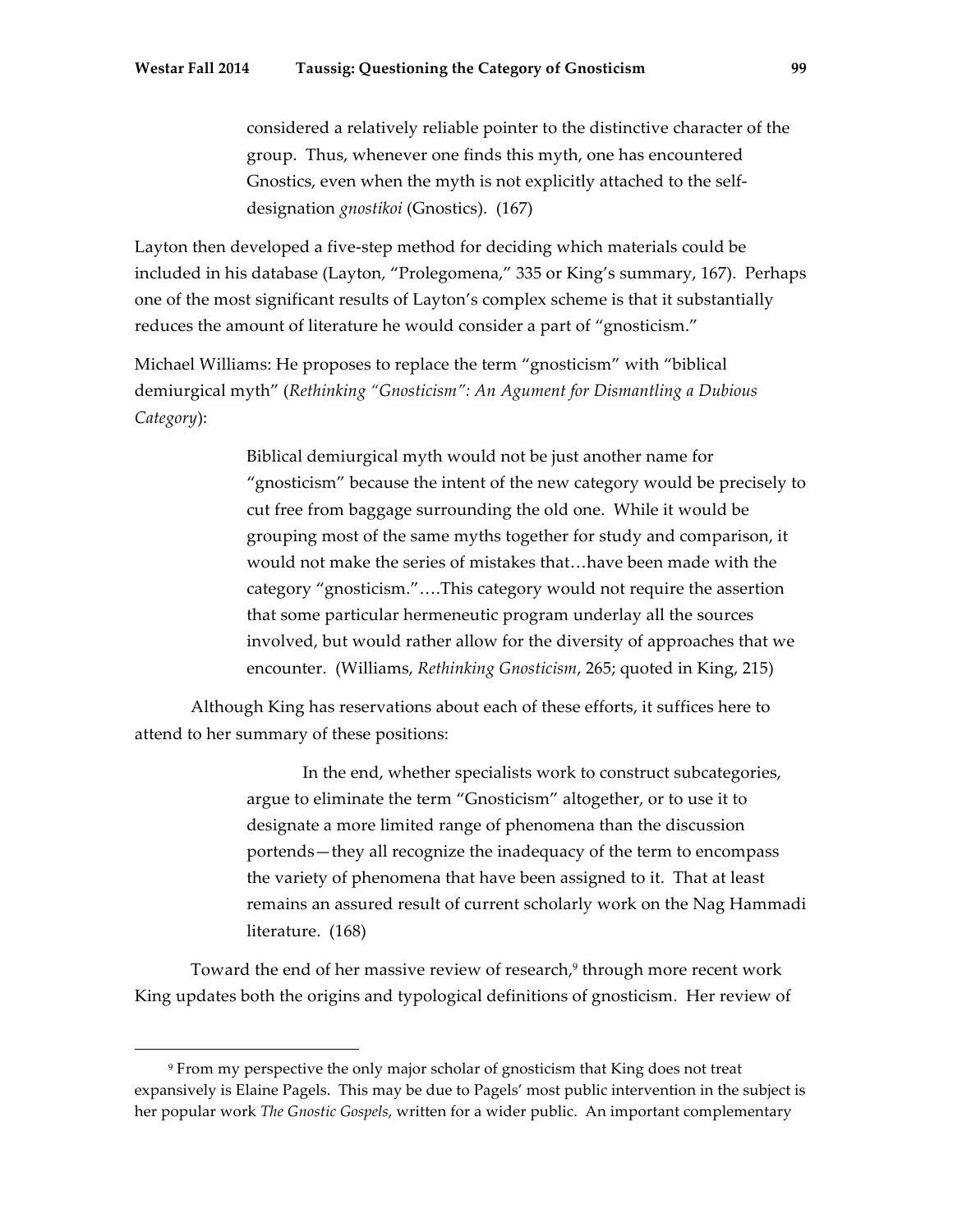typological definitions considers the persistence use even in the late  $20<sup>th</sup>$  century of "three of the most common stereotypical characterizations of Gnosticism (radical anticosmic dualism, incapacity for true ethics, and Docetism)," (213) deepening her earlier critique of them as "inaccurate and even distorting interpretations of the new materials." (217)

Her update of the origins issue includes the proposal that gnosticism originated in Judaism. This review occasions her final conclusions on this matter:

> Any attempt to resolve the multifarious materials into a single origin and linear genealogy is doomed to fail on its own premise. Such an approach cannot solve the problem of the origin of Gnosticism because no such monolithic entity ever existed. Because the core problem is the reification of a rhetorical entity (heresy) into an actual phenomenon in its own right (Gnosticism), the entire question of origin is a non-issue whose seeming urgency arises only because of its rhetorical function in the discourse of orthodoxy and heresy. We can and should feel free to set it aside and move on, turning instead to analysis of the practices of literary production and social formation. [my underlining] (189, 190)

*King's Conclusions.* Although she is careful at each stage of her analysis to summarize the state of her argument, her final chapter, "The End of Gnosticism?," provides a clear, yet understated, assessment. (I will return later to the persistence of question marks in King's book and final chapter title.)

> In the end, I think the term "Gnosticism" will most likely be abandoned, at least in its the discourses of orthodoxy and heresy distort our our reading and present usage. Perhaps scholars will continue to use it to designate a much more delimited group of materials, such as "Sethian Gnosticism" or "Classical Gnosticism." Perhaps not. It is important…to recognize and correct the ways in which reinscribing reconstruction of ancient religion. These distortions have both confused historiography and undermined the legitimate work of theological reflection.

This chapter, it turns out, is more interested in "rethinking the methodologies and theoretical foundations of historiography as they are employed in the study of Gnosticism than a final adjudication of the analytical usefulness of the term gnosticism. After the above brief conclusion about Gnosticism, she addresses in a powerful and

 

study would assess the on-going influence of Pagels's *Gnostic Gospels* and her other, rather extensive scholarly books and articles on scholarship on gnosticism.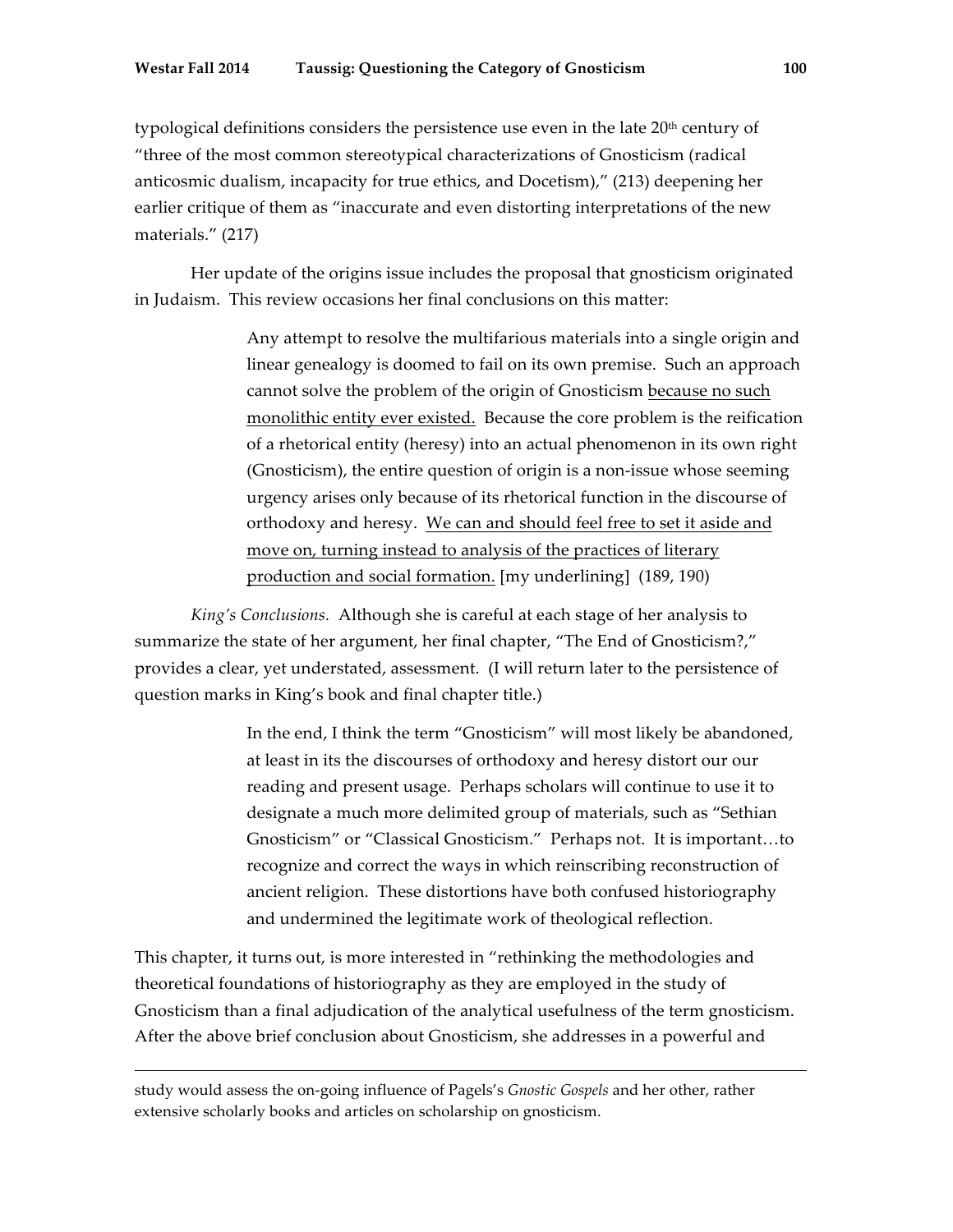evocative manner how to begin "'thinking hard and differently about' about religious identity formation" which "require[s] revising out notions of tradition and history, reshaping discourse, categories, and methodis, and above all, rethinking the ethically informed goals of historical analysis." (236) For these purposes this chapter is highly commended to all readers, but especially our Christianity Seminar. For the purposes of our current Seminar topic on the analytical viability of the term "gnosticism", a thorough methodological and theoretical review will need to await another moment.

This is not so much that King's conclusion is incomplete as much as her chapterby-chapter summary assessments have already compiled a complete conclusion as to how  $19<sup>th</sup>$  and  $20<sup>th</sup>$  century scholarship has constructed the notion of ancient gnosticism. At the intersection of Protestant polemic against Catholicism and his own ambitious liberal program for re-interpreting early Christianity, Harnack promoted gnosticism as the key error (heresy) corrupting the transcendent message of Jesus. It seems not to have mattered that Harnack's notion of gnosticism differed significantly from all the other definitions of gnosticism that would ensue in the next 100+ years, since Harnack's prestige and substituting gnosticism for heresy fit perfectly into the larger and already established discourse of orthodoxy and heresy. Gnosticism's place in this discourse continued to function for each successive generation of scholarship, even though the understanding of gnosticism varied substantially and the epistemological problems with typological definitions continued. The stability of gnosticism as an ancient reality was undergirded with appeals to and debates about its origins, even though late 20<sup>th</sup> century historiography had shown that study of origins could not be an historical task. Even though the first generation(s) of scholarship on Nag Hammadi assumed that the new documents were more or less totally gnostic and as such needed simply to be studied as additional examples of error; a large spectrum of subsequent close textual studies have showed that the diversity of Nag Hammadi simply cannot be accounted for by any of the definitions of gnosticism. With this broader diversity in view and a wide range of new textual studies of Nag Hammadi in place, many devoted scholars of gnosticism now acknowledge the scope of the term must at least be reduced, and a number urge it to be eliminated.

## *The Significance of the Companion Volume to King's What is Gnosticism?*

Although Maia Kotrosits's paper focuses more directly on the King book which directly followed and intentionally companioned *What Is Gnosticism,* it would be difficult to overestimate the importance of her in-depth *The Secret Revelation of John10.*

<sup>10</sup> The ancient document *Secret Revelation of John* is more often referred to in scholarship as the *Apocryphon of John*. King's designation of a title that is more thoroughly English title follows a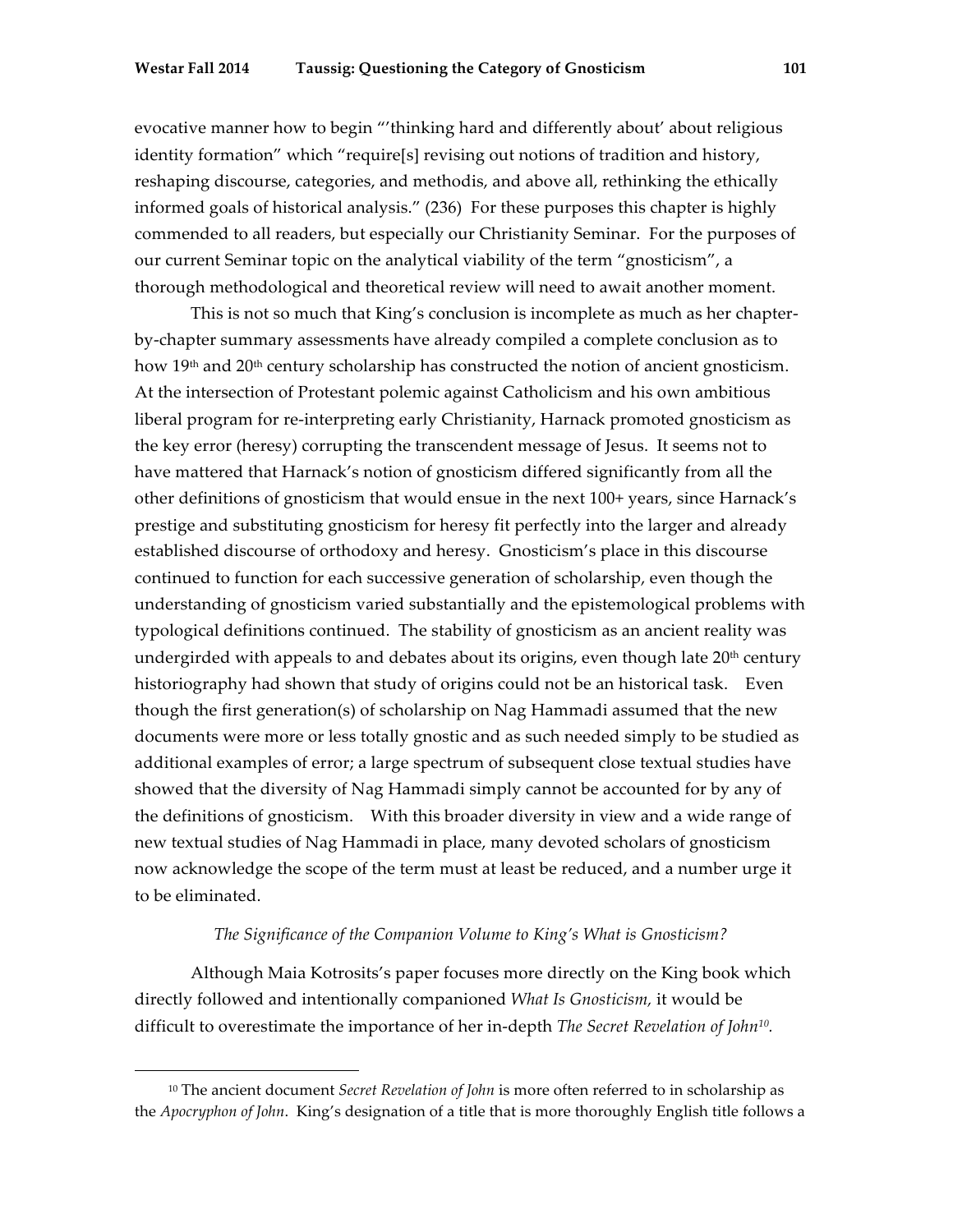On one level her work in *The Secret Revelation of John* is straightforward and traditional. It is a classic commentary in all senses of the term. It contains a new and rigorous translation by King; an important range of manuscript technical observations and notes; extended discussion of authorship, ancient readership, possible contexts, and dating; thorough analysis of the text in its variations; verse-by-verse cross referencing of the four different manuscripts; significant review of the history of scholarship; examination of a wide range of interpretational issues; and bundles of fresh insights into the text and its possible ancient meanings. It will certainly stand as a classic, not only for this very important work discovered in 20<sup>th</sup> century, but for Nag Hammadi literature and beyond.

Her choice of *SRJ* could hardly be more significant. *SRJ* has been for quite some time viewed as the most expansive and classic example of "gnosticism." As King herself notes, *SRJ* is thought of as "the signature example of 'Gnosticism.'" (*SRJ:* 258) Its pre-Nag Hammadi discovery in the Berlin Codex was received as extremely significant. And, there are an astonishing three different copies and versions of *SRJ* in NHL codices II, III, and IV. As King quite intentionally decided to test her hypotheses in *What Is Gnosticism* in close textual study, there could not have been a more appropriate or larger challenge than *SRJ*.

Furthermore King's close textual test is governed by requiring of herself a rigorous set of requirements relative to the problematic assumptions that *SRJ* is obviously gnostic:

> The analysis of the *Secret Revelation of John* offered in this volume thus demonstrates how misleading such caricatures and stereotype can be when taken as an objective description of the contents and goals of the work. Even in trying to overcome these distortions, it can be difficult to escape the terms of the debate that the early polemicists set….What I have tried to do in this volume is to set aside those [Gnostic-tinged] typological categories to the side and show some of the ways in which the *Secret Revelation of John* can be read—as a story, as social critique, and as intertextual hermeneutics. (*SRJ:* 260-262)

Indeed upon close examination of her companion volume on *SRJ,* the entire study is done without dependence on such typological assumptions about *SRJ* body-hating, anticosmic, parasitic, and universal salvation. Rather King takes on aspects of the *SRJ* text that could be readily read in such caricatures, but through insistent close reading and

<u> 1989 - Andrea Santa Alemania, amerikana amerikana amerikana amerikana amerikana amerikana amerikana amerikana</u>

wide trend in the last decade of avoiding esoteric-sounding, non-English laden title of Nag Hammadi books. Cf. the important changes in titles made by the gnosticizing scholar Marvin Meyer in his important editing of the most recent edition of *The Nag Hammadi Library.*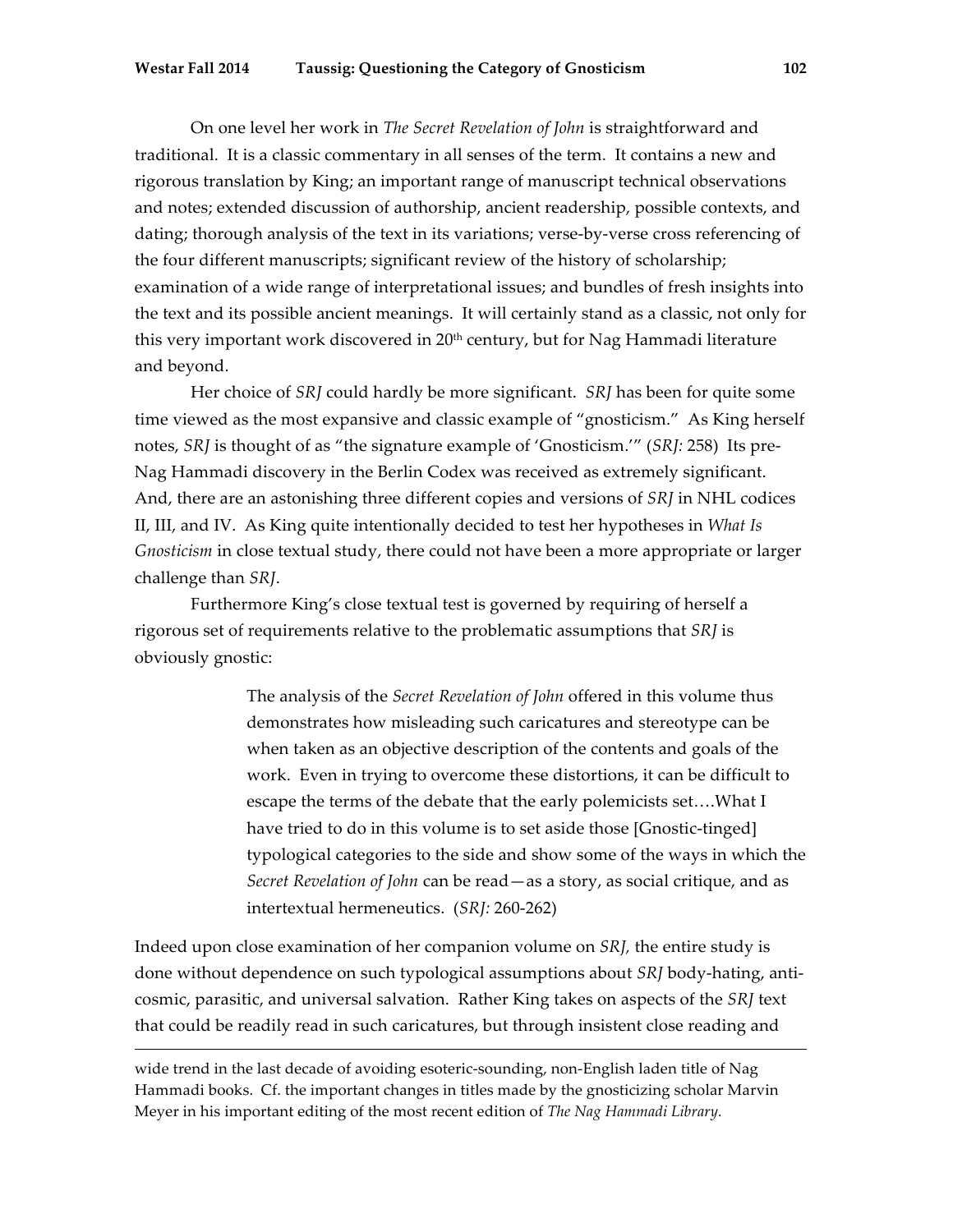thorough intertextualities more complex and quite fresh ancient meanings emerge. In other words, she makes sense of *SRJ* withour recourse to gnosticizing assumptions.

Although much more attention to the combination of King's paired volumes is deserved, here I simply am content to observe how the proposals she makes in *What is Gnosticism?* are thoroughly explored and tested in *The Secret Revelation of John.11*

# *Extending King*

My question for this meeting of the Christianity Seminar and for this paper has been whether the category of "gnosticism" is adequate for analyzing and rewriting the history of early Christianity. As the Seminar enters its post-introductory phases it has seemed to me that the ways the Jesus/Christ(ian) movements of the second and early third centuries have been understood for most of the last century is that the second century was the serious beginning of a definitive sorting of the good (orthodox) "Christians" from the bad (mostly gnostic and other heretical groups). My reading of leading scholarship on gnosticism of the last 20 years has been that the assumptions of the last century relative to ancient gnosticism have now been seriously challenged; and that a re-examination of the issue was in order.

Obviously, the context of this question has a great deal to do with the larger task of the Christianity Seminar to re-examine the master narrative of Christian beginnings. So this review of the work of the world's leading scholar on the question of the adequacy of the category of "gnosticism" and the papers at this meeting by other recognized scholars of gnosticism in the last 20+ years are meant to orient the Seminar's work for the next several years, especially as we try to take seriously the second and third centuries relative to writing some different histories of early Christianity.

It has been my opinion for the past eight years (since reading the pre-publication manuscripts of both *What is Gnosticism?* and *The Secret Revelation of John*) that Karen King has produced the answer to my question about whether the term "gnosticism" is adequate to the analytical task within a re-writing of the history of early Christianity. A summary of positions relative to this question in King's two works include the following:

> When modern historians adopt the same strategies as well as the content of the polemicists' construction of heresy to define Gnosticism, they are not just reproducing the heresy of the polemicists; they are themselves propagating the politics of

<sup>&</sup>lt;sup>11</sup> King's work is, of course, on-going on the issue of . Cf. among others her article "Toward a Discussion of the Category of 'Gnosis/Gnosticism': The Case of Epistle of Peter to Philip" and "Which Early Christianity" in the *Oxford Handbook of Early Christian Studies.*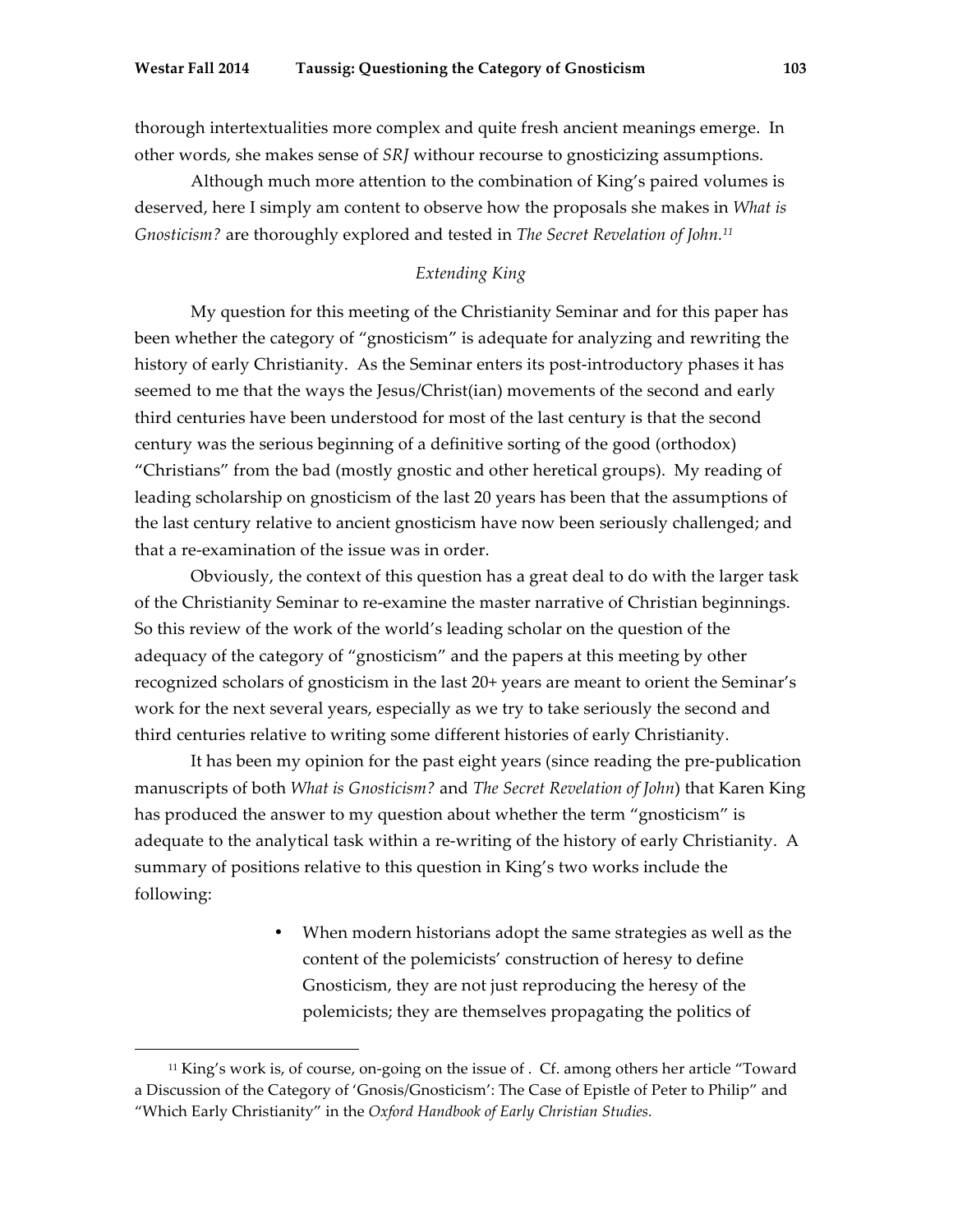orthodoxy and heresy. We should not therefore be surprised to observe twentieth-century historians using the category of Gnosticism to establish the bounds of normative Christianity whether in Protestant anti-Catholic polemic, intra-Protestant debate, or the colonial politics of Orientalism…. The language, themes, and strategies of orthodoxy and heresy proved to be a powerful discourse, persisting in various forms up to our own day. My purpose in this book is to show how twentieth-century scholarship on Gnosticism has simultaneously reinscribed, elaborated, and deviated from this discourse. (*WIG*?:54)

- The pre-Christian Gnostic redeemer myth was the invention of modern scholarship; it is inadequate, when not entirely misleading, for reading the ancient material. (*WIG*?:138)
- The fixation on origins has tended to distort the actual social and historical processes of literary productions because the purpose of determining the origin of Gnosticism is less historical than rhetorical; it is aimed at delimiting the normative boundaries and definition of Christianity. (*WIG*?:189)
- Any attempt to resolve the multifarious materials into a singular origin and linear geneaology is doomed to fail on its own premise. Such an attempt cannot solve the problem of the origin of Gnosticism because no such monolithic entity ever existed. (*WIG*?:189)
- Because the core problem is the reification of a rhetorical entity (heresy) into an actual phenomenon in its own right (Gnosticism), the entire question of origin is a non-issue whose seeming urgency arises only because of its rhetorical function in the discourse of orthodoxy and heresy. We can and should feel free to set it aside and move on, turning instead to analysis is of the practices of literary production and social formation. (*WIG*?:189,190)
- The categories inherited from an earlier generation of scholars... have produced inaccurate and even distorting interpretations of the new material. Although they are still widely used, specialists are becoming increasingly wary of them. It is time to rethink the entire framework for studying these texts. (*WIG*?:216)
- In the end, I think the term "Gnosticism" will most likely be abandoned, at least in its present usage… (*WIG*?:218)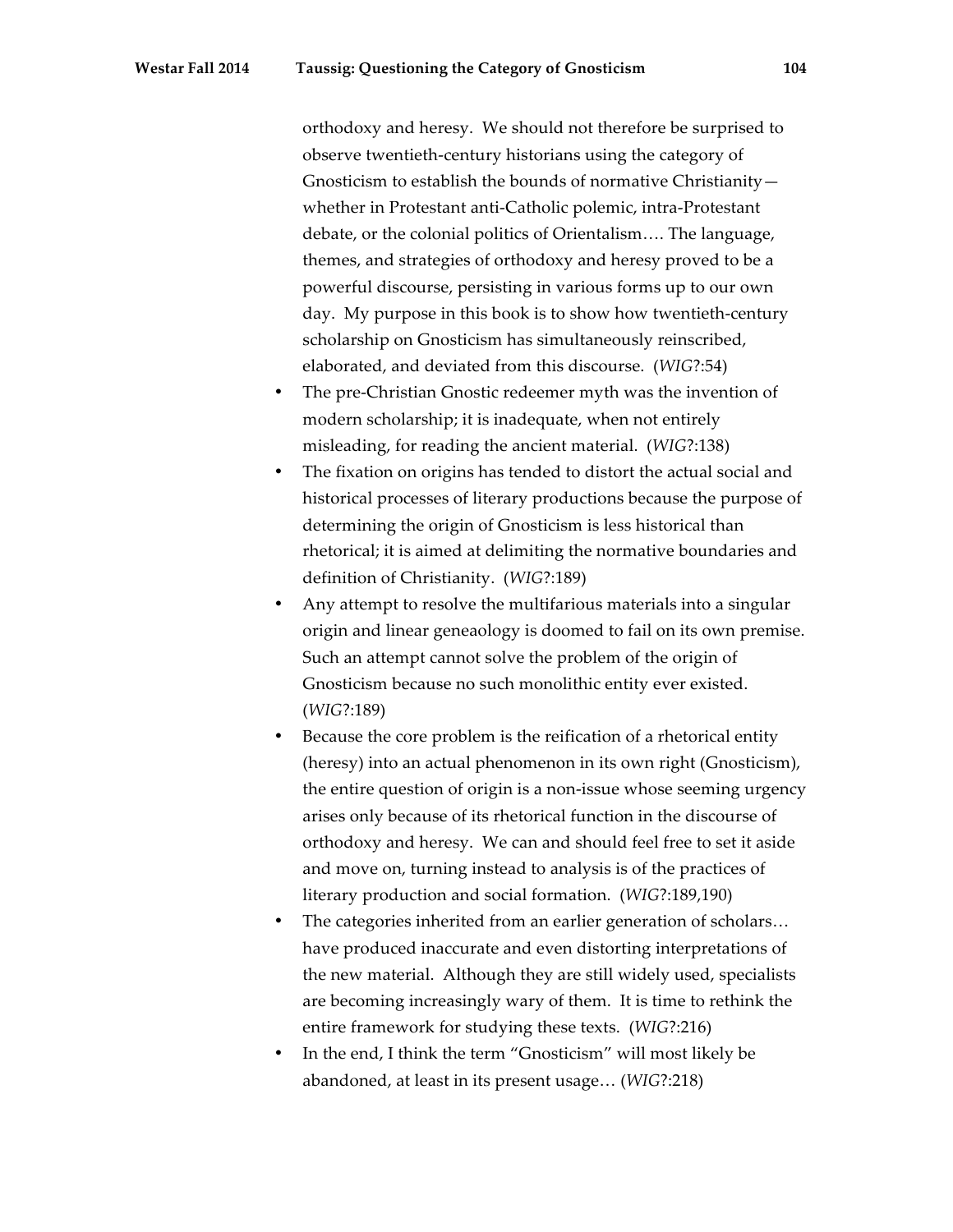- Gnosticism was substituted for heresy as the object of the discourse…. The study of Gnosticism is thus imbricated in intellectual discourses and power relations that extend far beyond any notion of disinterested objectivity and often far beyond the explicit intentions of individual scholars. (*WIG*?:218, 219)
- The challenge before us is to propose a new framework for the study of religion in antiquity by rethinking the methodologies and theoretical foundations of historiography as they are employed in the study of Gnosticism. (*WIG*?:219)
- The variety of phenomena classified as "Gnostic" simply will not support a single monolithic definition, and in fact *none of the primary materials fit the standard typological definition.* (*WIG*?:226)
- Because none of the texts contains all the listed characteristics, typological phenomenology raises the question of how many elements of the ideal type any particular case has to evince in order to qualify as an example of Gnosticism…(*WIG*?:226)
- [T]he term "Gnosticism" is an anachronism ultimately stemming from hindsight. It belongs to modern attempts to classify certain types of ancient Christianity as heresy, but the lines of orthodoxy and heresy were not so clear in the second and third centuries when these texts were composed. In order to comprehend the dynamic process by which Christianity was formed, it is necessary to set aside the winners' account of that period and attempt to place ourselves in the midst of debates whose outcome was not yet certain. (*SRJ*:2)

My conclusion from my review and from these twelve quotations is the answer: No, gnosticism is not even close to adequacy for the tasks of analyzing and rewriting the history of early Christianity.

But, I suspect that I do injustice to King herself in my conclusion here; and therefore hasten to add four additional observations:

1—In *What is Gnosticism?* King never answers the larger question definitively. Indeed, the title of her first book of the pair is a clear question, not an answer. It stands in clear contrast to, for instance, the subtitle of Michael Williams's earlier book on the same topic: *An Argument for the Dismantling of a Dubious Category*. Similarly the title of King's last chapter in *What Is Gnosticism?* is not an answer, but the question "The End of Gnosticism?".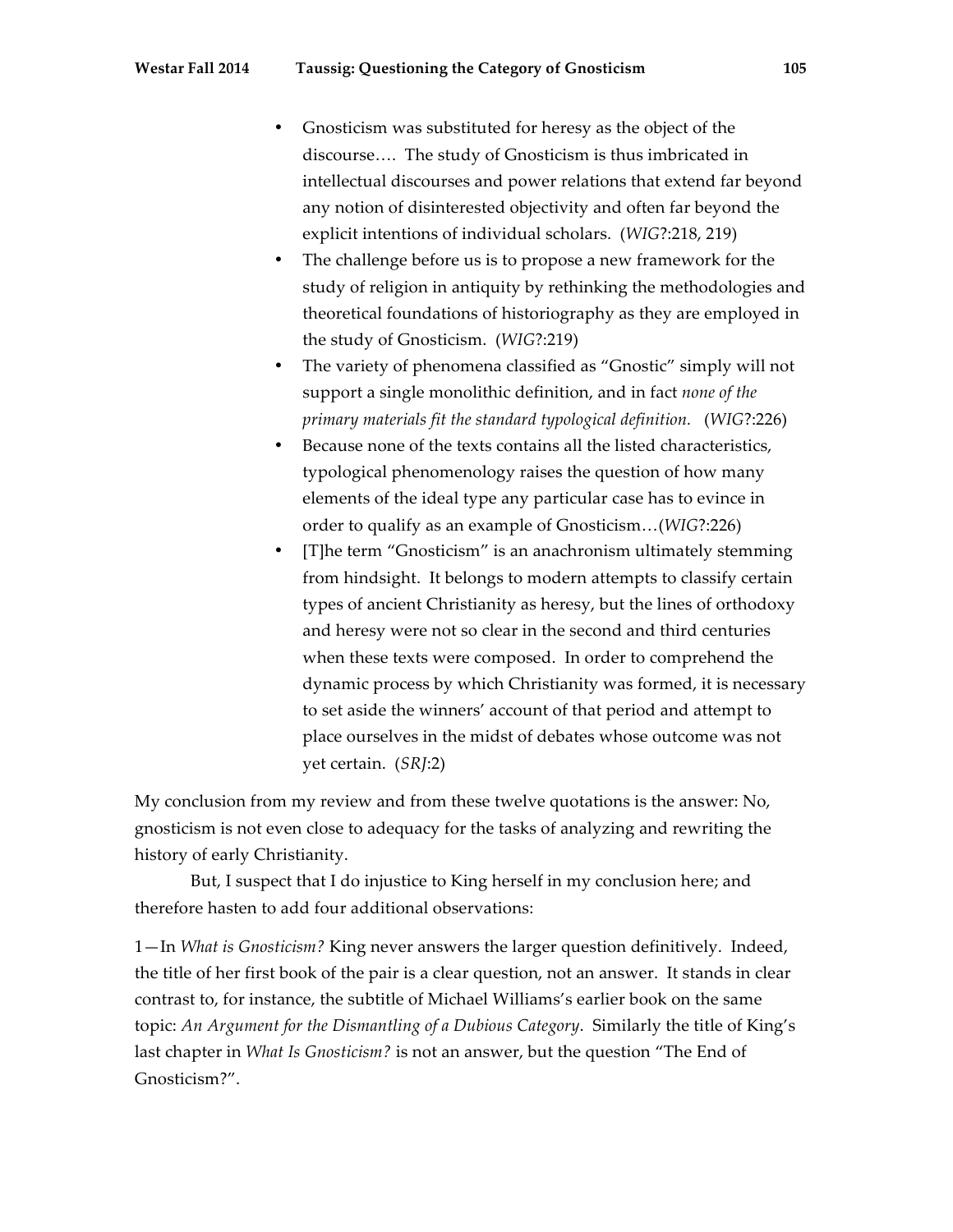2—King's long and distinguished work in the academy has been consistently and movingly dedicated to deep collegiality. It may be that the tension between the twelve clear (to me) 'No" answers to my question of whether "gnosticism" is adequate for analytical study of early Christianity and King's more ambivalent question marks is simply an expression of her on-going respect for her long-term colleagues who have different positions within the guild on scholarship on gnosticism. This would reflect both the profound collegial ethics of King's scholarship and the truth that there is much to learn from the previous generations and current machinations about sub-and-counter categories of flailing gnostic category.

3—In *What Is Gnosticism?* King occasionally uses both "gnosticism" and "gnostic" with straightforward references to ancient persons, trends, and literature.

4—In personal conversation King has directly told me that she has not rejected categorically the term gnosticism.12

The tension between my conclusion of King's position on the adequacy of the term for analysis of early Christianity and her own perhaps more nuanced opinion makes me characterize (per above) this portion of the paper as my extension of King's position rather than King's own position. It is an extension I make seriously and as an obvious (perhaps insensitive) derivative of King's better work.

I have five main reasons for proposing that gnosticism is not an adequate category for the analysis and rewriting of new histories of early Christianity:

First and foremost, all of King's analysis makes sense. The category itself of gnosticism is discursive and rhetorical, and neither historical nor analytical. Scholarship has not been able to agree at all on a definition of gnosticism. The main type of definition in scholarship about gnosticism has been typological, which brings with it serious epistemological problems for historical analysis. The prevalence of focus on gnosticism's origins in scholarship about gnosticism gives it less authenticity historiographically. The substitution of gnosticism for heresy in  $19<sup>th</sup>$  and  $20<sup>th</sup>$  century imbricates such "history" in the discursive production of orthodoxy and heresy. Specialist study of Nag Hammadi literature, especially in the last 25 years, has undone many of the assumptions and assertions of previous scholarship on gnosticism.

Generally in other cases, if only half of these important critiques of any other basic historical proposal were accurate, the basic historical proposal would be rejected. So the care and thoroughness of the above aspects of King's scholarship give far more than adequate reason to reject gnosticism as an adequate category.

<sup>12</sup> June 28, 2014, Philadelphia, Pa.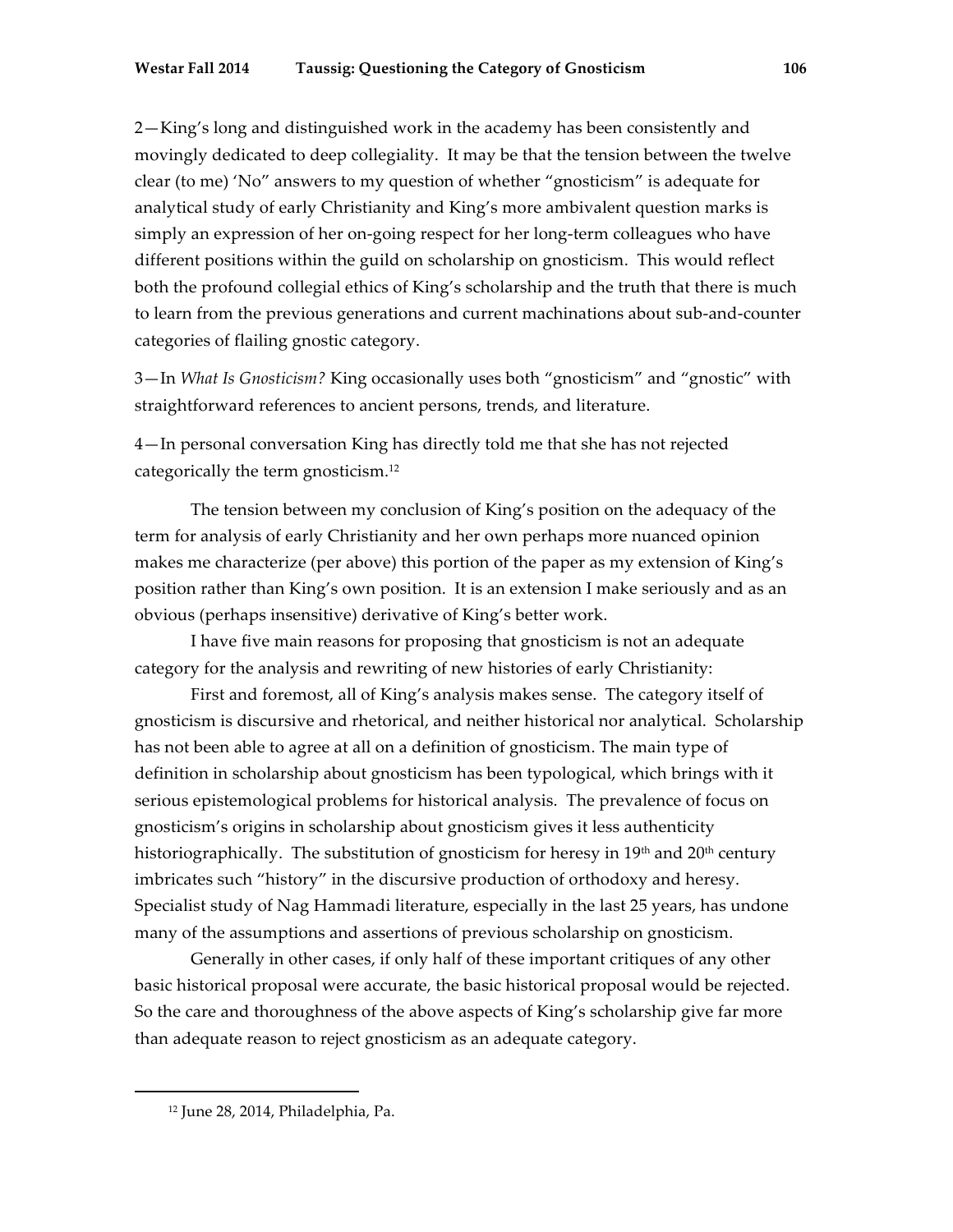Secondly, scholarship now needs a less blunt tool/analytical category for examination of the Jesus/Christ(ian) literature of the second and third centuries. Recent elaboration of sub-and-counter categories for the previous "consensus" on gnosticism as the governing category for analysis of this literature signals a need for more refined categories, although my suspicion is that the dependence of these recent elaborations on the previous gnostic "consensus" and the on-going developments (like King's *The Secret Revelation of John*) will probably make the eventual categories different than most of the current sub-and-counter proposals. At any rate, scholarship should stop using the blunt, vague, and rhetorical category of "gnosticism" for its analysis.

Thirdly, the very success of gnosticism as a governing category during the past 100+ years makes it unrecoverable, given the emerging problems of using the term. Since at least five generations of scholars and two generations of the broader American public13 have now been thoroughly taught the truth of the category, the possibility of using the term with some new, revised, or downgraded meaning is almost nil. Rather, especially for scholars we need to relegate gnosticism and gnostic(s) to the growing list of categories we thought were dependable, but were not.<sup>14</sup>

Fourthly, Westar's Christianity Seminar, as it stands on the precipice of earnest work about the second century, needs clear analytical categories, analogous to the decision of the Acts Seminar that the Acts of the Apostles was probably written in the second century and to the Jesus Seminar deciding to take material from the Gospel of Thomas seriously in thinking about the teachings of the historical Jesus. The relegation of gnosticism to the sidelines removes a confusing category for our on-going Seminar work.

Fifthly, the wealth of documents Nag Hammadi provides to both scholarship and the public has been blocked or caricatured by the imposition of the gnostic label on them. These documents offer important information to scholarship about Jesus/Christ(ian) movements in the second and third century and new sources of Christian piety and self-understanding to the public.

The vast majority of the work that beckons us to re-think the second and third centuries of Jesus/Christ(ian) movements can be fresher, more complex, more diverse,

<sup>&</sup>lt;sup>13</sup> Try spelling gnosticism on your computer without the computer itself correcting your writing by capitalizing the term.

<sup>14</sup> The list might include:

Paul was a Christian;

If a man's wife is not mentioned in an ancient text, that means that she did not exist;

The gospels of Mark and John have the same story of Jesus;

Historians have access to original ancient manuscripts;

The Roman peace was benevolent.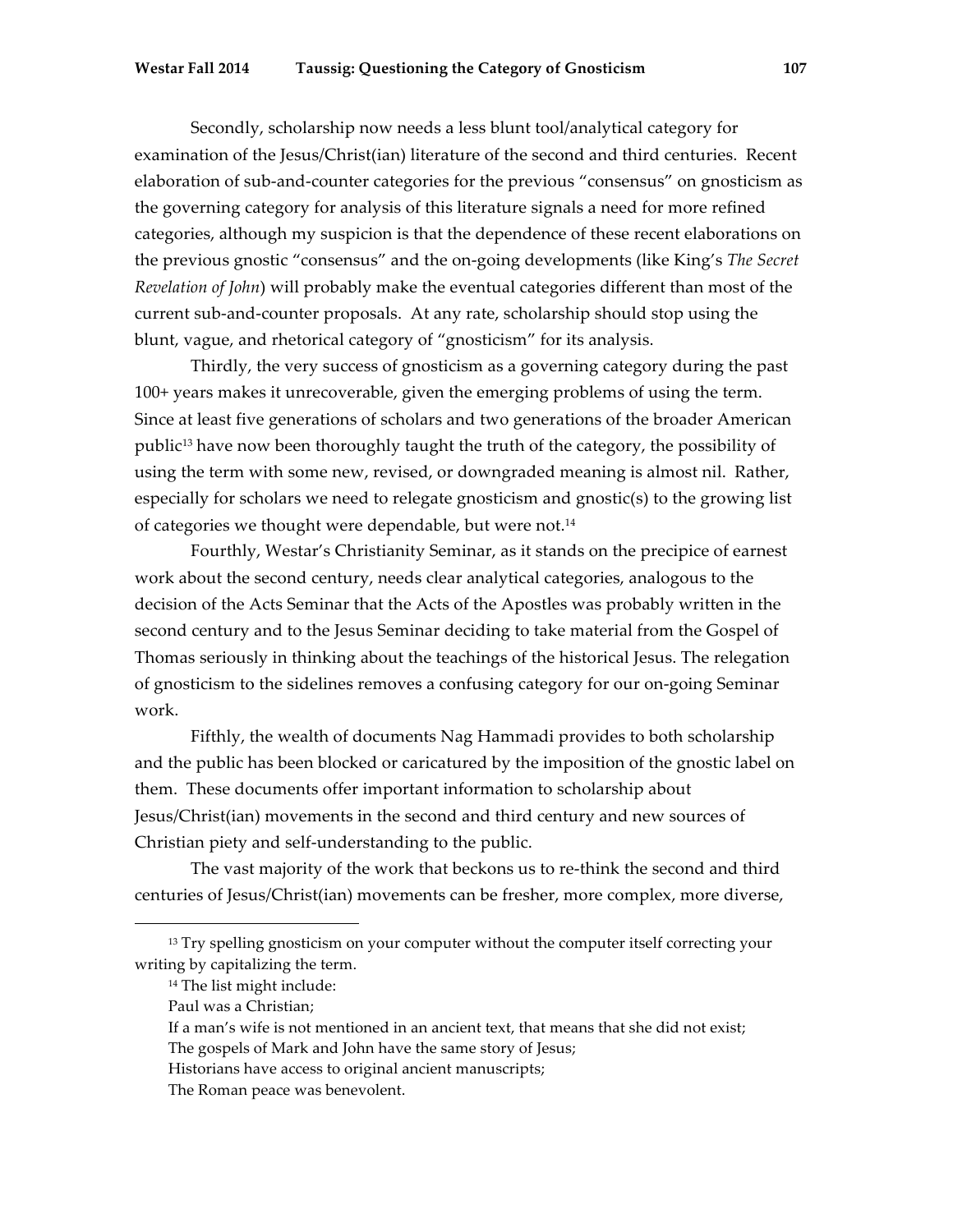more crisp analytically, less pretentious, less vulnerable to outside discourses and rhetoric, more surprising, more laborious, and more creative, if "gnosticism" is rejected fully as an analytical and reimaginative category. It can change the picture of second and third century movements from that of two forces fighting with each other in a specific field to a portrait of a transparent torso with 6-9 different major organs and thousands of connections, by-passes, and semi-independent vessels flowing between and around them.

Or, perhaps for our second and third century projects it is appropriate to re-use a similar alternative image, shift, and metaphor I proposed in 1996 in the Introduction to the book *Reimagining Christian Origins15* for what might lie ahead, when some of the brittle notions like gnosticism are allowed to fade away:

In the summer of 1921 at Fontainebleau, Pablo Picasso produced two paintings both entitled *Three Musicians.* In these paintings, the standard realist strokes and colors of classical and romantic painters are replaced by cubist angles and curves, by improbable tones and values of color. The three dimensions of realism, so much the lingua franca of earlier schools of painting, are replaced by destabilizing and unlikely planes of imagery, each body seen simultaneously from four, five, or six perspectives depending upon whether one's eye lands upon the face, the shoulder, the hand, the torso, the leg, the violinist's bow, the guitarist's strings, the musical text that forms the tableau's center. The background is made up of harsh and contrasting panels of richly colored geometric figures. The details are there too—the jaunty beret and pencil-thin moustache of one musician, the skeletal structure of the face of another—for those who would take time to puzzle them out. In order to be read, the images of these paintings, so stark and antirealist, demand eyes and imaginations willing to enter the unfamiliar world of the canvas—one where geometry and color and multiple perspectives create a tensive imagery that representations steeped in realism or romanticism cannot adequately narrate….

In *Three Musicians*, as in many other paintings of that era, we saw as never before. For the first time we saw a single picture that acknowledged the variety of perspectives from which each of us necessarily comes to see. In a single picture we saw conflicting points of view—and as a result we saw more of the subject matter rather than less….[T]he painters were among the first to show how a complex understanding which involved multiple points of view could emerge….

It is not accidental that those whose allegiances were bolstered by the singular imperial or exclusive perspective have continued to object vehemently to the revolution

<sup>&</sup>lt;sup>15</sup> The image and idea for this comparison is mine, but much of the elegant language came from my esteemed co-editor, Elizabeth Castelli.